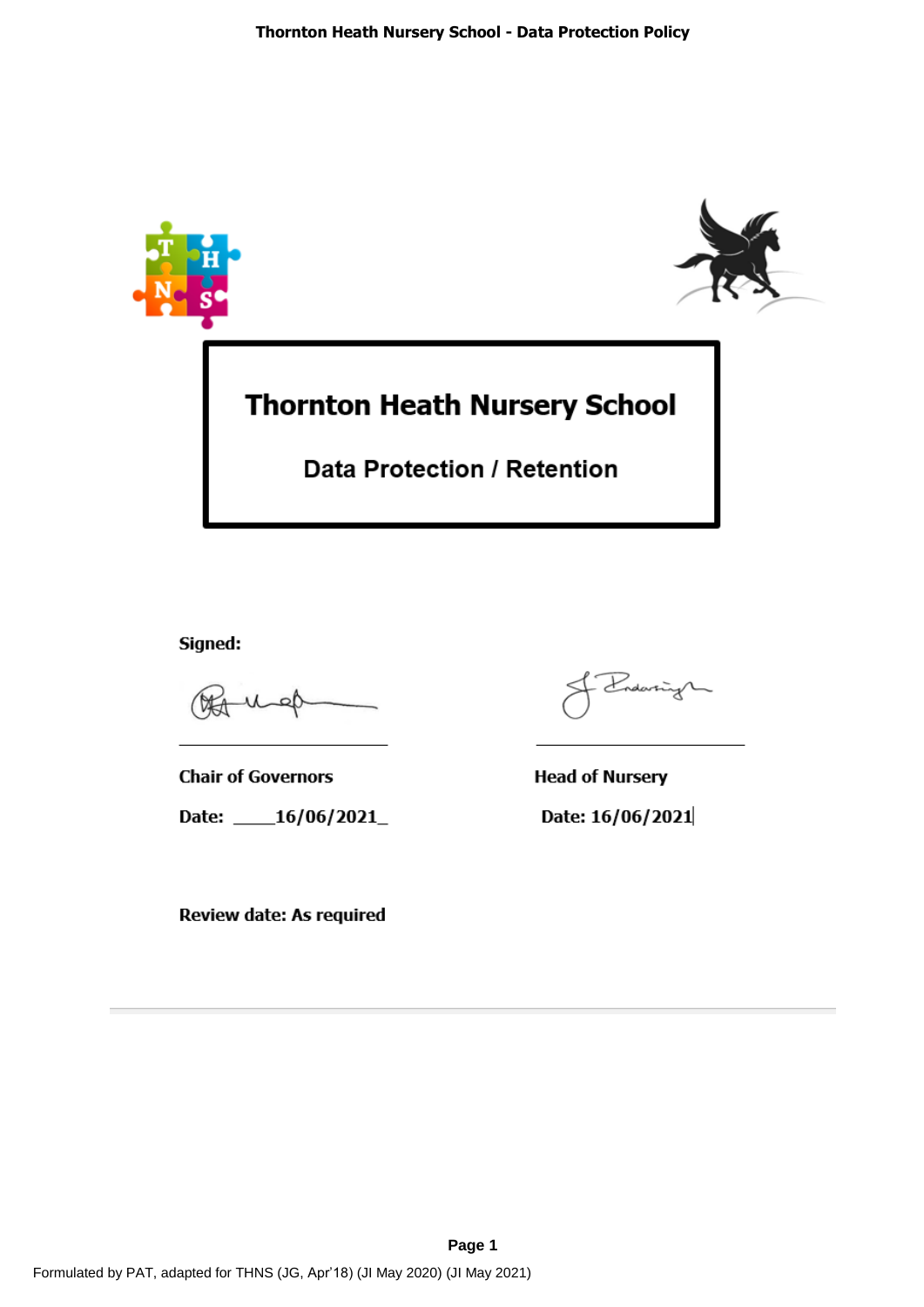# **Data Protection Policy**

# **Contents:**

- 1. Legal framework;
- 2. Applicable data;
- 3. Principles;
- 4. Accountability;
- 5. Data protection officer (DPO);
- 6. Lawful processing;
- 7. Consent;
- 8. The right to be informed;
- 9. The right of access;
- 10.The right to rectification;
- 11.The right to be forgotten;
- 12.The right to restrict processing;
- 13.The right to data portability;
- 14.The right to object;
- 15.Data breach/ breach management;
- 16.Data security;
- 17.Publication of information;
- 18.CCTV and photography;
- 19.Data retention;
- 20.DBS data;
- 21.Policy review.

# **Appendices**

- a. Fair processing notice;
- b. Privacy notice (THNS);
- c. Privacy notice (workforce);
- d. HR records management protocol;
- e. Retention register.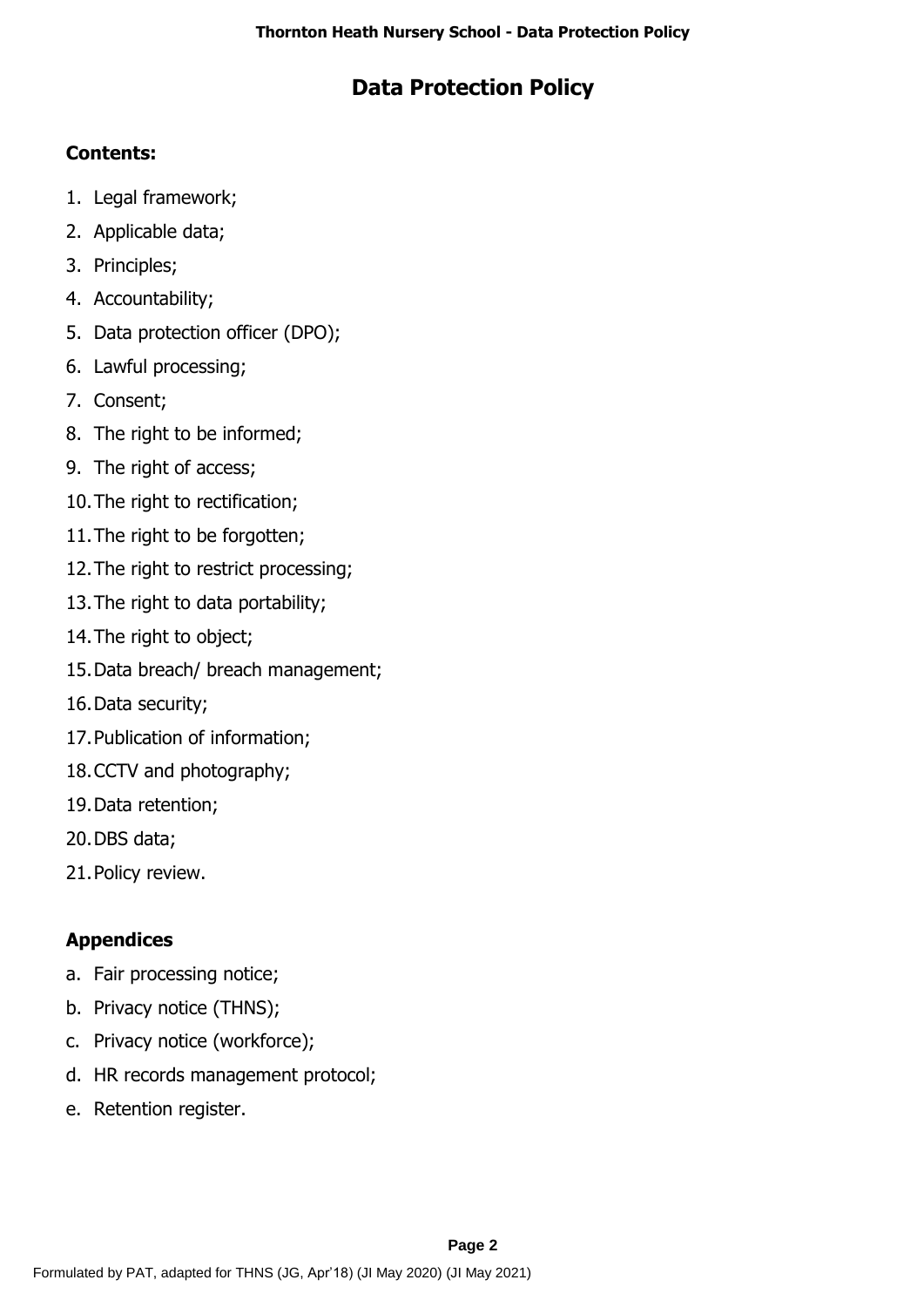### **1. Legal framework**

- **1.1.** This policy has due regard to legislation, including, but not limited to the following:
- **a)** The General Data Protection Regulation (GDPR);
- **b)** The Freedom of Information Act 2000:
- **c)** The Education (Pupil Information) (England) Regulations 2005 (as amended in 2016);
- **d)** The Freedom of Information and Data Protection (Appropriate Limit and Fees) Regulations 2004;
- **e)** The School Standards and Framework Act 1998.
- **1.2.** This policy will also have regard to the following guidance:
- **a)** Information Commissioner's Office (2017) 'Overview of the General Data Protection Regulation (GDPR)'
- **b)** Information Commissioner's Office (2017) 'Preparing for the General Data Protection Regulation (GDPR) 12 steps to take now'

### **2. Applicable data**

- **2.1.** For the purpose of this policy, personal data refers to information that relates to an identifiable, living individual, including information such as an online identifier, such as an IP address. The GDPR applies to both automated personal data and to manual filing systems, where personal data is accessible according to specific criteria, as well as to chronologically ordered data.
- **2.2.** Sensitive personal data is referred to in the GDPR as 'special categories of personal data', which are broadly the same as those in the Data Protection Act (DPA) 1998. These specifically include the processing of genetic data, biometric data and data concerning health matters.

### **3. Principles**

- **3.1.** In accordance with the requirements outlined in the GDPR, personal data will be:
- **a)** Processed lawfully, fairly and in a transparent manner in relation to individuals;
- **b)** Collected for specified, explicit and legitimate purposes and not further processed in a manner that is incompatible with those purposes; further processing for archiving purposes in the public interest, scientific or historical research purposes or statistical purposes shall not be considered to be incompatible with the initial purposes;
- **c)** Adequate, relevant and limited to what is necessary in relation to the purposes for which they are processed;
- **d)** Accurate and, where necessary, kept up-to-date; every reasonable step must be taken to ensure that personal data held is accurate, having regard to the purposes for which they are processed, are erased or rectified without delay;
- **e)** Kept in a form which permits identification of data subjects for no longer than is necessary for the purposes for which the personal data is processed: personal data may be stored for longer periods, insofar as the personal data will be processed solely for archiving purposes in the public interest, scientific or historical research purposes or statistical purposes, subject to implementation of the appropriate technical and organisational measures required by the GDPR in order to safeguard the rights and freedoms of individuals;
- **f)** Processed in a manner that ensures appropriate security of the personal data, including protection against unauthorised or unlawful processing and against accidental loss, destruction or damage, using appropriate technical or organisational measures;
- **g)** The GDPR also requires that "the controller shall be responsible for, and able to demonstrate, compliance with the principles".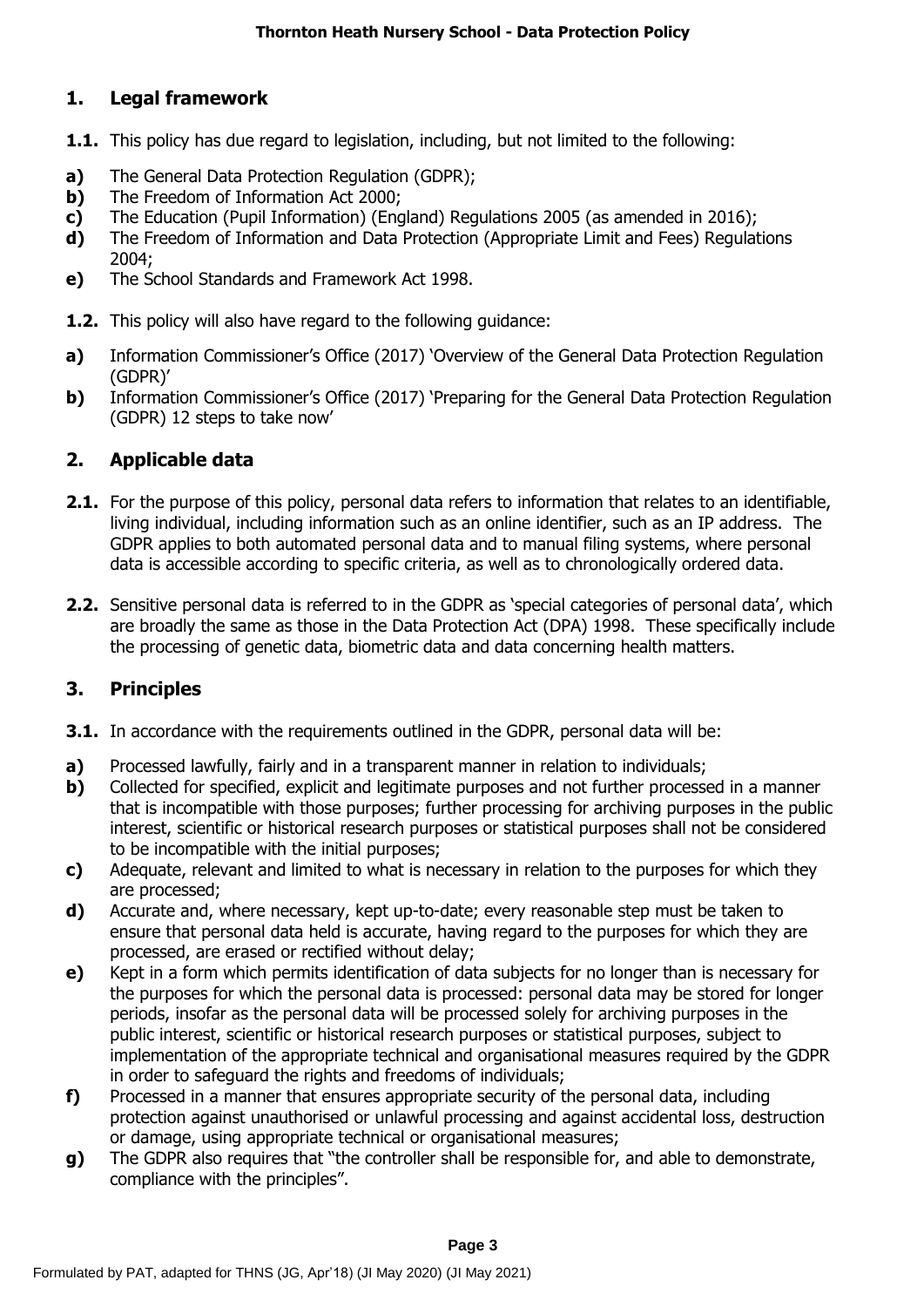## **4. Accountability**

**4.1.** Thornton Heath Nursery School (THNS) will implement appropriate technical and organisational measures to demonstrate that data is processed in line with the principles set out in the GDPR.

# **5. Data protection officer (DPO)**

- **5.1.** A DPO will be appointed in order to inform and advise THNS and its employees about their obligations to comply with the GDPR and other data protection laws.
- **5.2.** An existing employee will be appointed to the role of DPO provided that their duties are compatible with the duties of the DPO and do not lead to a conflict of interests.

## **6. Lawful processing**

- **6.1.** The legal basis for processing data will be identified and documented prior to data being processed.
- **6.2.** Under the GDPR, data will be lawfully processed under the following conditions:
- **a)** The consent of the data subject has been obtained;
- **b)** THNS Fair Processing Notice (appendix A).
- **6.3.** Sensitive data will only be processed under the following conditions:
- **a)** Explicit consent of the data subject, unless reliance on consent is prohibited by EU or Member State law;
- **b)** Processing carried out by a not-for-profit body with a political, philosophical, religious or trade union aim provided the processing relates only to members or former members (or those who have regular contact with it in connection with those purposes) and provided there is no disclosure to a third party without consent;
- **c)** Processing relates to personal data manifestly made public by the data subject;
- **d)** Processing is necessary for: carrying out obligations under employment, social security or social protection law, or a collective agreement. — Protecting the vital interests of a data subject or another individual where the data subject is physically or legally incapable of giving consent. — The establishment, exercise or defence of legal claims or where courts are acting in their judicial capacity. — Reasons of substantial public interest on the basis of Union or Member State law which is proportionate to the aim pursued and which contains appropriate safeguards. — The purposes of preventative or occupational medicine, for assessing the working capacity of the employee, medical diagnosis, the provision of health or social care or treatment or management of health or social care systems and services on the basis of Union or Member State law or a contract with a health professional. — Reasons of public interest in the area of public health, such as protecting against serious cross-border threats to health or ensuring high standards of healthcare and of medicinal products or medical devices. — Archiving purposes in the public interest, or scientific and historical research purposes or statistical purposes in accordance with Article 89(1).

# **7. Consent**

- **7.1.** Consent must be a positive indication. It cannot be inferred from silence, inactivity or pre ticked boxes.
- **7.2.** Consent will only be accepted where it is freely given, specific, informed and an unambiguous indication of the individual's wishes.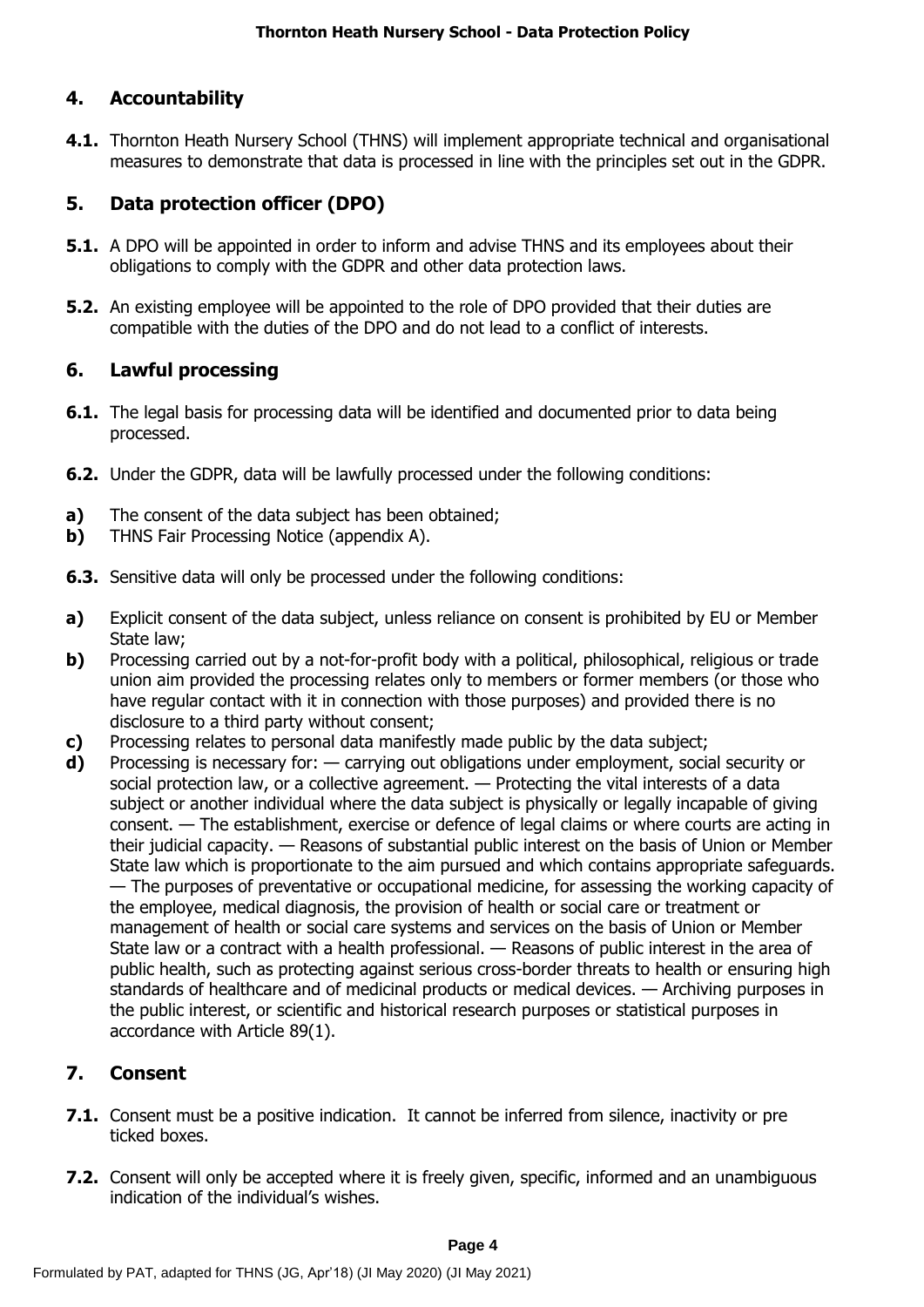**7.3.** Where consent is given, a record will be kept documenting how and when consent was given.

## **8. The right to be informed**

**8.1.** The privacy notice supplied to individuals in regard to the processing of their personal data will be written in clear, plain language which is concise, transparent, easily accessible and free of charge.

## **9. The right of access**

- **9.1.** Individuals have the right to obtain confirmation that their data is being processed.
- **9.2.** Individuals have the right to submit a subject access request (SAR) to gain access to their personal data in order to verify the lawfulness of the processing.
- **9.3.** THNS will verify the identity of the person making the request before any information is supplied.
- **9.4.** A copy of the information will be supplied to the individual free of charge; however, THNS may impose a 'reasonable fee' to comply with requests for further copies of the same information.
- **9.5.** Where a SAR has been made electronically, the information will be provided in a commonly used electronic format.
- **9.6.** Where a request is manifestly unfounded, excessive or repetitive, a reasonable fee will be charged.
- **9.7.** All fees will be based on the administrative cost of providing the information.
- **9.8.** All requests will be responded to without delay and at the latest, within one month of receipt.
- **9.9.** In the event of numerous or complex requests, the period of compliance will be extended by a further two months. The individual will be informed of this extension and will receive an explanation of why the extension is necessary, within one month of the receipt of the request.
- **9.10.**Where a request is manifestly unfounded or excessive, THNS holds the right to refuse to respond to the request. The individual will be informed of this decision and the reasoning behind it, as well as their right to complain to the supervisory authority and to a judicial remedy, within one month of the refusal.
- **9.11.** In the event that a large quantity of information is being processed about an individual, the school will ask the individual to specify the information the request is in relation to.

# **10. The right to rectification**

- **10.1.**Individuals are entitled to have any inaccurate or incomplete personal data rectified.
- **10.2.**Where the personal data in question has been disclosed to third parties, THNS will inform them of the rectification where possible.
- **10.3.**Where appropriate, THNS will inform the individual about the third parties that the data has been disclosed to.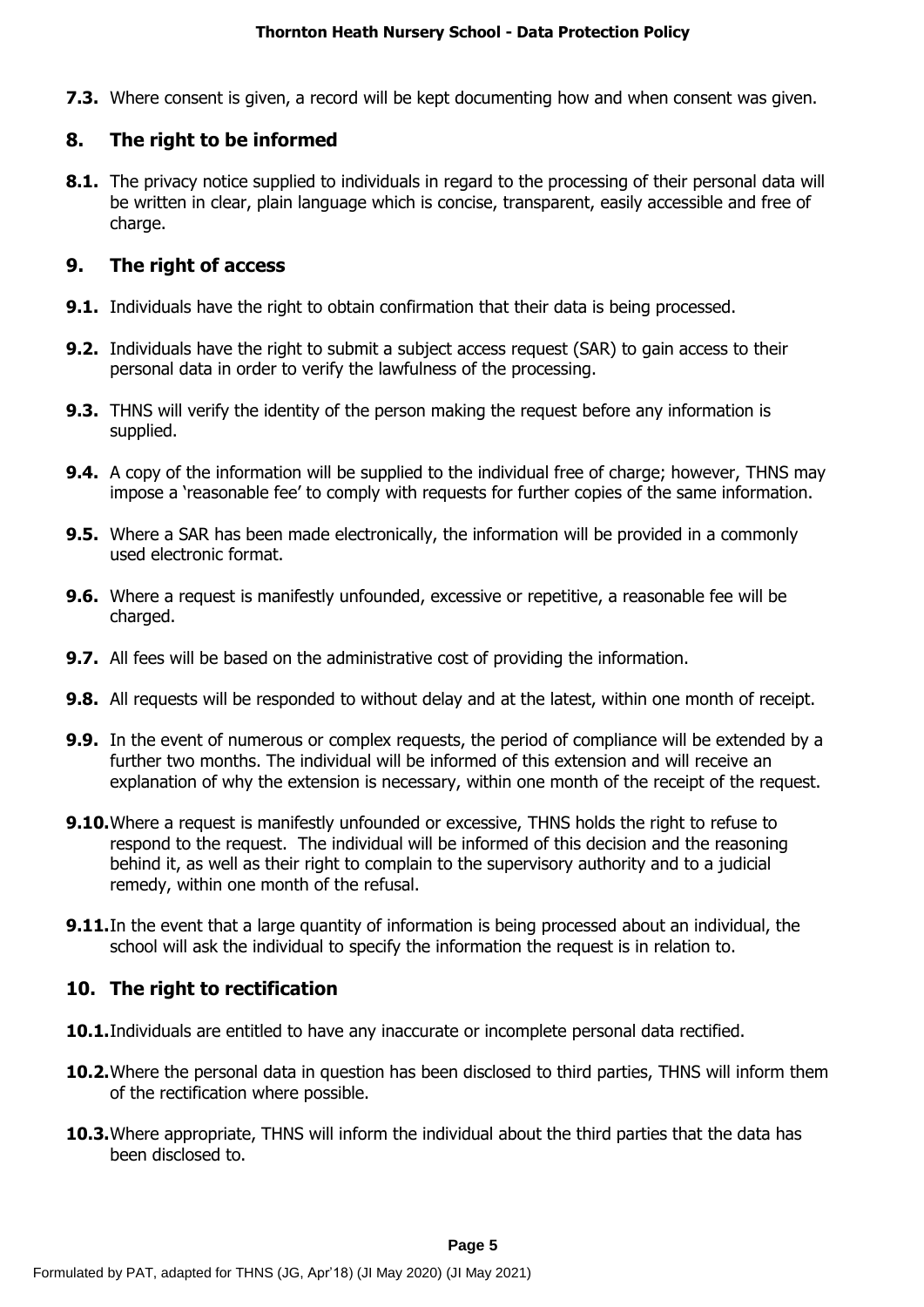- **10.4.**Requests for rectification will be responded to within one month; this will be extended by two months where the request for rectification is complex.
- **10.5.**Where no action is being taken in response to a request for rectification, THNS will explain the reason for this to the individual and will inform them of their right to complain to the supervisory authority and to a judicial remedy.

## **11. The right to be forgotten**

- **11.1.**Individuals hold the right to request the deletion or removal of personal data where there is no compelling reason for its continued processing.
- **11.2.** Individuals have the right to erasure in the following circumstances:
- **a)** Where the personal data is no longer necessary in relation to the purpose for which it was originally collected/processed;
- **b)** When the individual withdraws their consent;
- **c)** When the individual objects to the processing and there is no overriding legitimate interest for continuing the processing;
- **d)** The personal data was unlawfully processed;
- **e)** The personal data is required to be erased in order to comply with a legal obligation;
- **f)** The personal data is processed in relation to the offer of information society services to a child.
- **11.3.**THNS has the right to refuse a request for erasure where the personal data is being processed for the following reasons:
- **a)** To exercise the right of freedom of expression and information;
- **b)** To comply with a legal obligation for the performance of a public interest task or exercise of official authority;
- **c)** For public health purposes in the public interest;
- **d)** For archiving purposes in the public interest, scientific research, historical research or statistical purposes;
- **e)** The exercise or defence of legal claims.
- **11.4.**As a child may not fully understand the risks involved in the processing of data when parent/ carer consent is obtained, special attention will be given to existing situations where consent has been given to processing and they later request erasure of the data, regardless of age at the time of the request.
- **11.5.**Where personal data has been disclosed to third parties, they will be informed about the erasure of the personal data, unless it is impossible or involves disproportionate effort to do so.
- **11.6.**Where personal data has been made public within an online environment, THNS will inform other organisations who process the personal data to erase links to and copies of the personal data in question.

### **12. The right to restrict processing**

- **12.1.**Individuals have the right to block or suppress THNS's processing of personal data.
- **12.2.**In the event that processing is restricted, the school will store the personal data, but not further process it, guaranteeing that just enough information about the individual has been retained to ensure that the restriction is respected in future.
- **12.3.** THNS will restrict the processing of personal data in the following circumstances: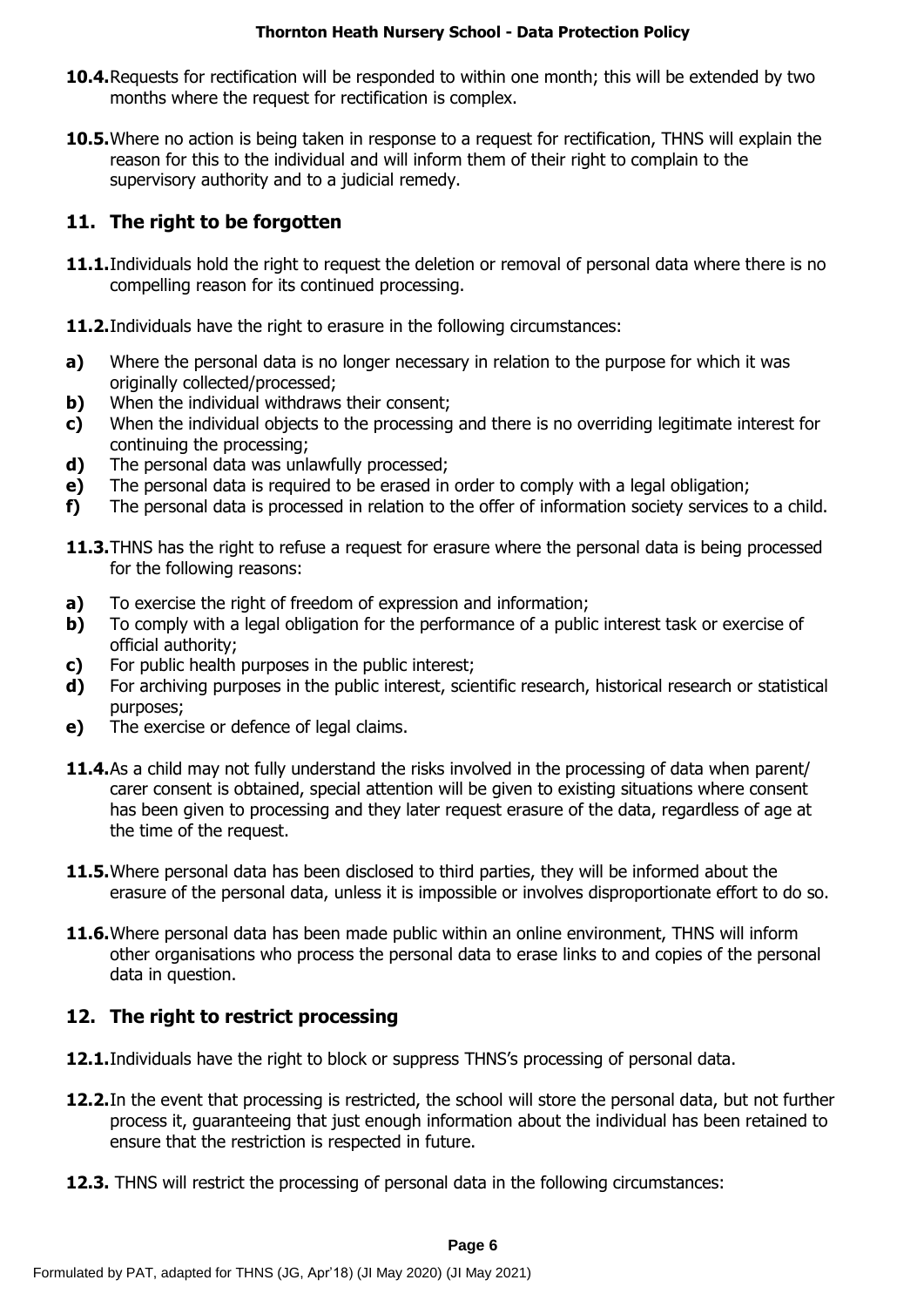- **a)** Where an individual contests the accuracy of the personal data, processing will be restricted until THNS has verified the accuracy of the data;
- **b)** Where an individual has objected to the processing and THNS is considering whether their legitimate grounds override those of the individual;
- **c)** Where processing is unlawful and the individual opposes erasure and requests restriction instead;
- **d)** Where THNS no longer needs the personal data but the individual requires the data to establish, exercise or defend a legal claim.
- **12.4**If the personal data in question has been disclosed to third parties, THNS will inform them about the restriction on the processing of the personal data, unless it is impossible or involves disproportionate effort to do so.

## **13. The right to data portability**

- **13.1.**Individuals have the right to obtain and reuse their personal data for their own purposes across different services.
- **13.2.** Personal data can be easily moved, copied or transferred from one IT environment to another in a safe and secure manner, without hindrance to usability.
- **13.3.** The right to data portability only applies in the following cases:
- **a)** To personal data that an individual has provided to a controller;
- **b)** Where the processing is based on the individual's consent or for the performance of a contract;
- **c)** When processing is carried out by automated means.
- **13.4.**Personal data will be provided in a structured, commonly used and machine-readable form.
- **13.5.**THNS will provide the information free of charge.
- **13.6.**Where feasible, data will be transmitted directly to another organisation at the request of the individual.
- **13.7.**THNS is not required to adopt or maintain processing systems which are technically compatible with other organisations.
- **13.8**.In the event that the personal data concerns more than one individual, THNS will consider whether providing the information would prejudice the rights of any other individual.
- **13.9.**THNS will respond to any requests for portability within 20 working days
- **13.10.** Where the request is complex, or a number of requests have been received, the timeframe can be extended by two months, ensuring that the individual is informed of the extension and the reasoning behind it within one month of the receipt of the request.
- **13.11.** Where no action is being taken in response to a request, THNS will, without delay and at the latest within one month, explain to the individual the reason for this and will inform them of their right to complain to the supervisory authority and to a judicial remedy.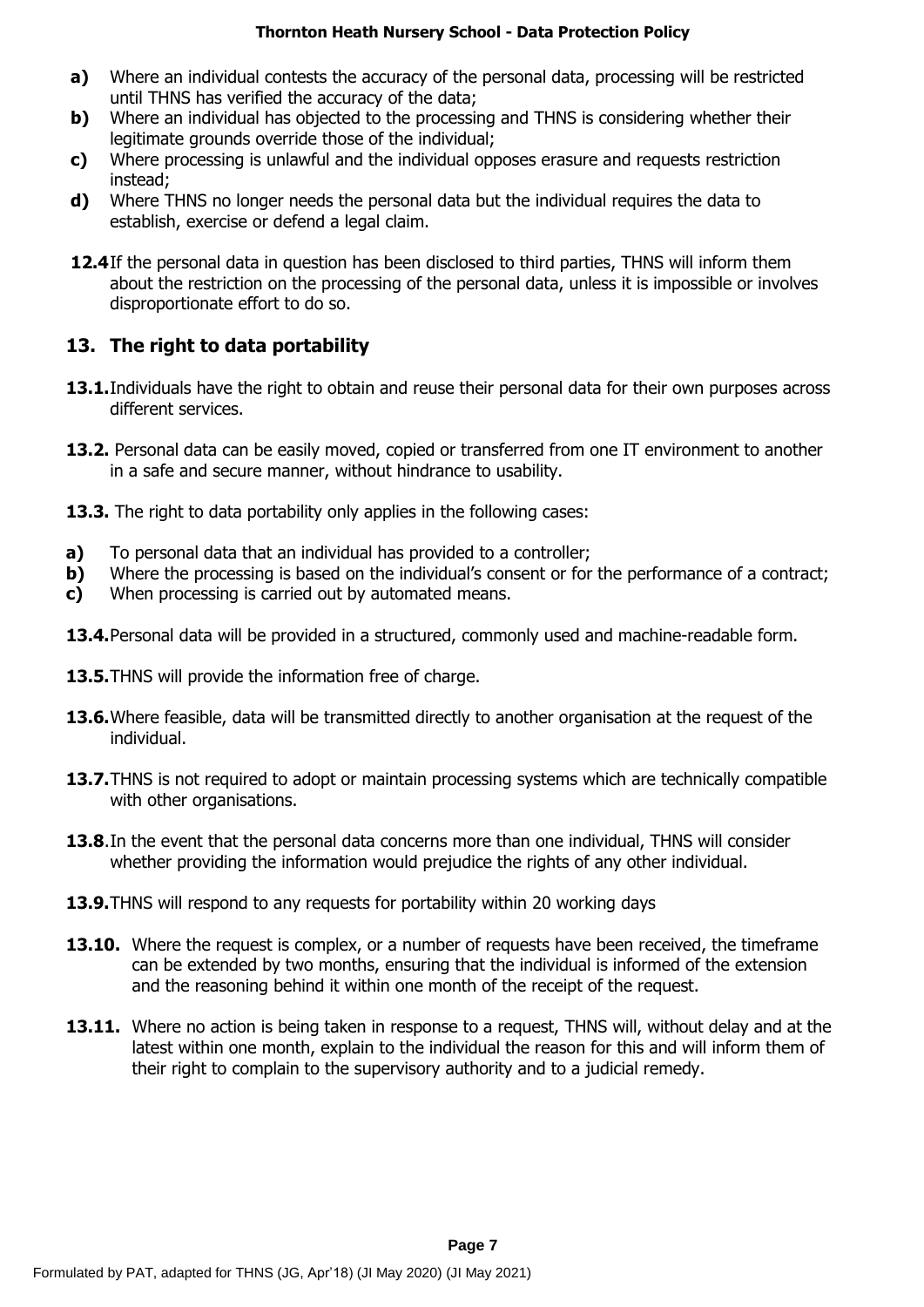# **14. The right to object**

- **14.1.**THNS will inform individuals of their right to object at the first point of communication, and this information will be outlined in the privacy notice and explicitly brought to the attention of the data subject, ensuring that it is presented clearly and separately from any other information.
- **14.2.**Individuals have the right to object to the following:
- **a)** Processing based on legitimate interests or the performance of a task in the public interest;
- **b)** Direct marketing:
- **c)** Processing for purposes of scientific or historical research and statistics.

**14.3.** Where personal data is processed for the performance of a legal task or legitimate interests:

- **a)** An individual's grounds for objecting must relate to his or her particular situation;
- **b)** THNS will stop processing the individual's personal data unless the processing is for the establishment, exercise or defence of legal claims, or, where THNS can demonstrate compelling legitimate grounds for the processing, which override the interests, rights and freedoms of the individual.

**14.4.**Where personal data is processed for direct marketing purposes:

- **a)** THNS will stop processing personal data for direct marketing purposes as soon as an objection is received;
- **b)** THNS cannot refuse an individual's objection regarding data that is being processed for direct marketing purposes.
- **14.5.** Where personal data is processed for research purposes:
- **a)** The individual must have grounds relating to their particular situation in order to exercise their right to object;
- **b)** Where the processing of personal data is necessary for the performance of a public interest task, THNS is not required to comply with an objection to the processing of the data.
- **14.5.**Where the processing activity is outlined above, but is carried out online, THNS will offer a method for individuals to object online.

### **15. Data breaches /breach management**

- **15.1.**The term 'personal data breach' refers to a breach of security which has led to the destruction, loss, alteration, unauthorised disclosure of, or access to, personal data.
- **15.2.**The DPO will ensure that all staff members are made aware of, and understand, what constitutes as a data breach as part of their continuous development training.
- **15.3.**Where a breach is likely to result in a risk to the rights and freedoms of individuals, the relevant supervisory authority will be informed.
- **15.4.**All notifiable breaches will be reported to the relevant supervisory authority within 72 hours of THNS becoming aware of it.
- **15.5.**The risk of the breach having a detrimental effect on the individual, and the need to notify the relevant supervisory authority, will be assessed on a case-by-case basis.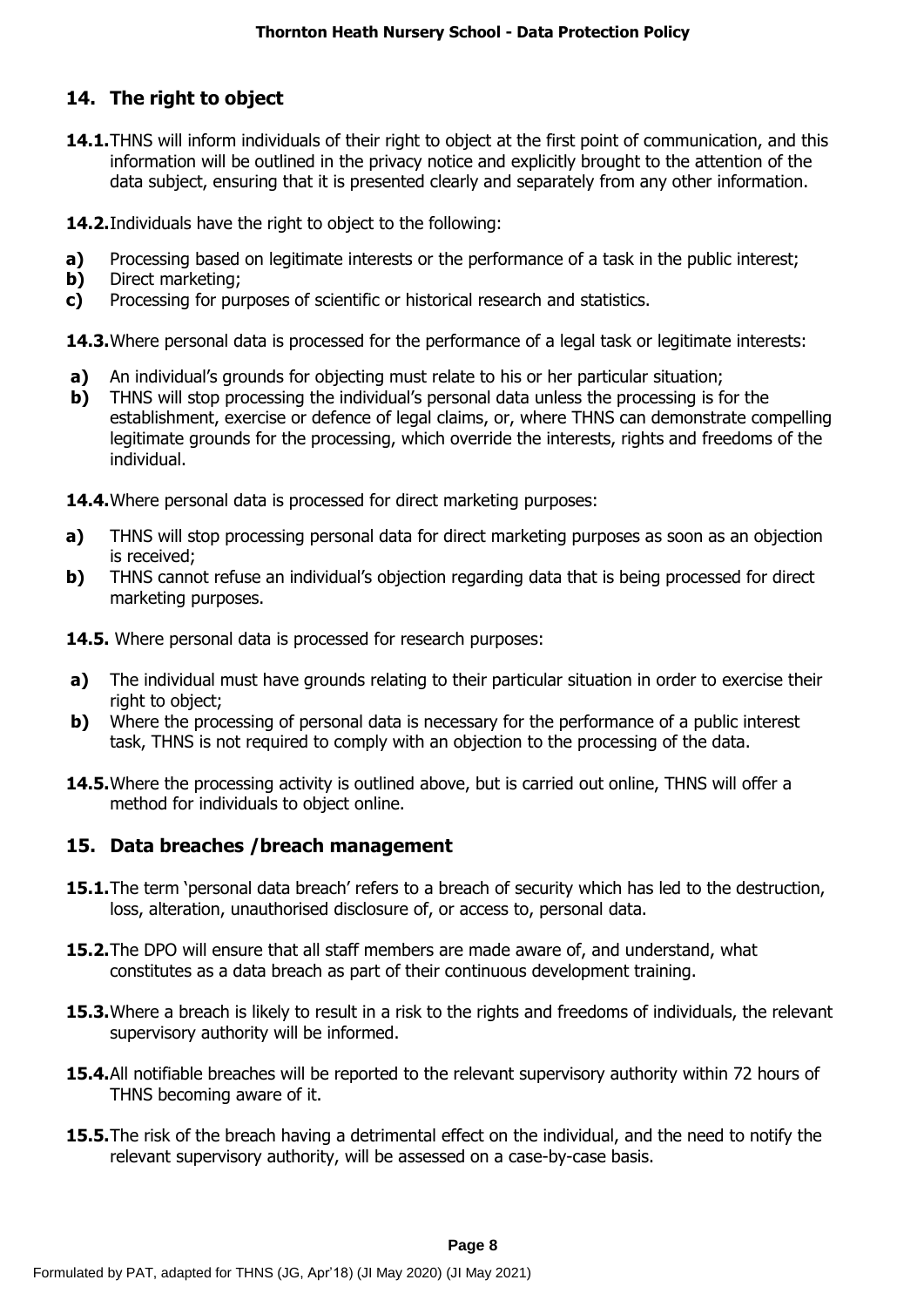- **15.6.**In the event that a breach is likely to result in a high risk to the rights and freedoms of an individual, the school will notify those concerned directly.
- **15.7.**A 'high risk' breach means that the threshold for notifying the individual is higher than that for notifying the relevant supervisory authority.
- **15.8.**In the event that a breach is sufficiently serious, the public will be notified without undue delay.

## **16. Data security**

- **16.1.**Confidential paper records will be kept in a locked filing cabinet or drawer with restricted access.
- **16.2.**Confidential paper records will not be left unattended or in clear view anywhere with general access.
- **16.3.**Digital data is coded, encrypted or password-protected, both on a local hard drive and on a network drive that is regularly backed up off-site.
- **16.4.**Data is not to be saved on removable storage or a portable device and memory sticks are not to be used.
- 16.5.All electronic devices are password-protected to protect the information on the device in case of theft.
- **16.6.**Where possible, THNS enables electronic devices to allow the remote blocking or deletion of data in case of theft.
- 16.7. Directors, staff and Governors will use their personal laptops or computers for THNS purposes and will ensure that their devices are password protected and that information is treated the same as if they were in the office. The directors, staff and governors accept full responsibility for the security of THNS data.
- **16.8.**All necessary members of staff are provided with their own secure login and password, and every computer regularly prompts users to change their password.
- **16.9.**Where personal information that could be considered private or confidential is taken off the premises, either in electronic or paper format, staff will take extra care to follow the same procedures for security, e.g. keeping devices under lock and key. The person taking the information from the school premises accepts full responsibility for the security of the data.

**16.10.**Before sharing data, all staff members will ensure;

- **a)** They are allowed to share it:
- **b)** That adequate security is in place to protect it.
- **16.11.**Under no circumstances are visitors allowed access to confidential or personal information. Visitors to areas of THNS which contain sensitive information are supervised at all times.
- **16.12.**THNS takes its duties under the GDPR seriously and any unauthorised disclosure may result in disciplinary action.

### **17. Publication of information**

**17.1.**THNS publishes on its website information that will be made routinely available, including: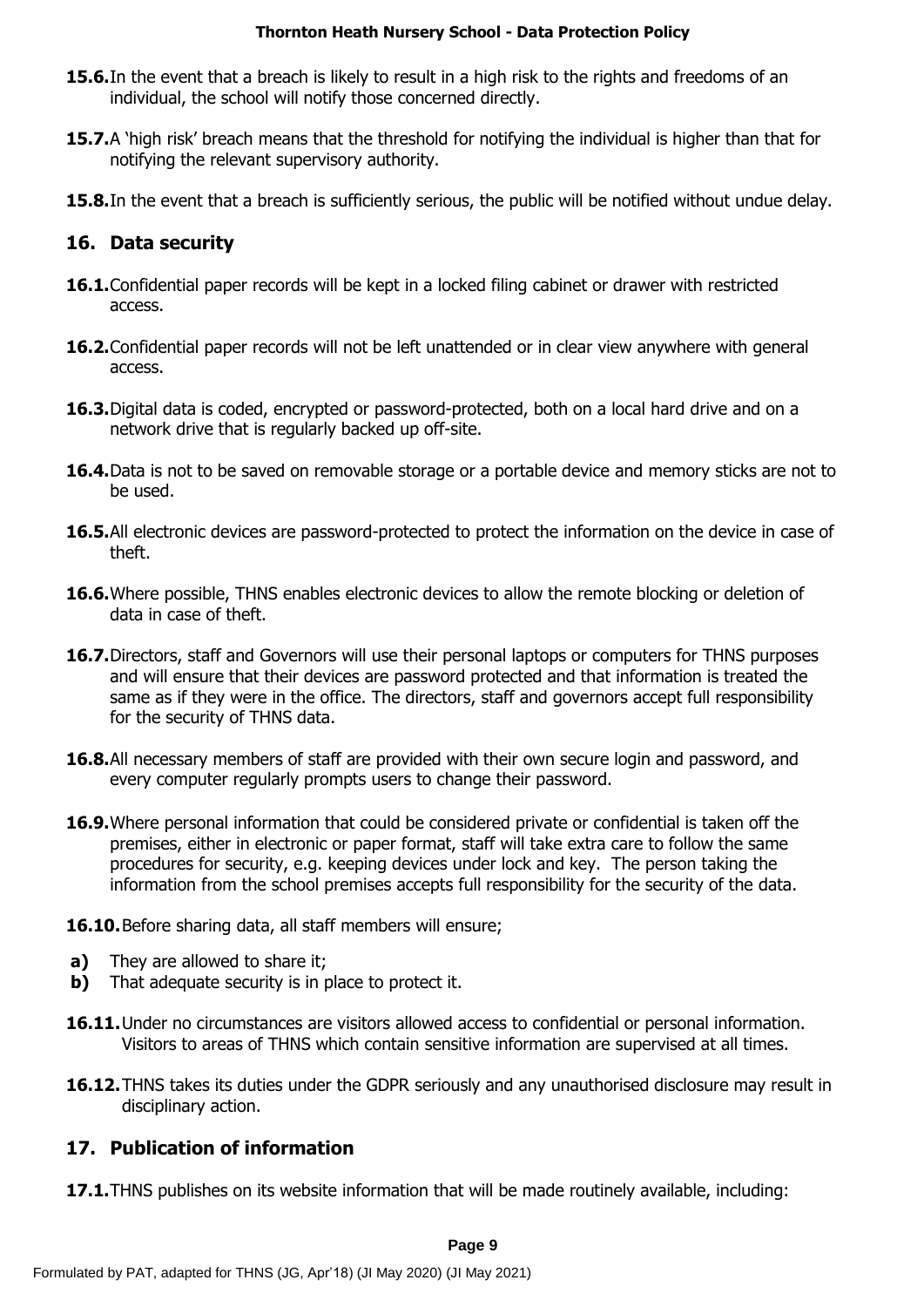- **a)** Policies and procedures;
- **b)** Minutes of meetings;
- **c)** Annual reports;
- **d)** Relevant financial information.
- **17.2.**THNS will not publish any personal information, including photos, on its website without the permission of the affected individual.

# **18. CCTV and photography**

- **18.1.**THNS understands that recording images of identifiable individuals counts as processing personal information and therefore this is done in line with data protection principles.
- **18.2.**THNS notifies all pupils, staff and visitors of the purpose for collecting CCTV images via signage.
- **18.3.**Cameras are only placed where they do not intrude on anyone's privacy and are necessary to fulfil their purpose.
- **18.4** All CCTV footage will be kept for up to six months for security purposes; the DPO is responsible for keeping the records secure and allowing access.
- **18.4.**Images captured by individuals for recreational/personal purposes, and videos made by parents for family use, are exempt from the GDPR.

### **19. Data retention**

- **19.1.**Data will not be kept for longer than is necessary (See Appendix C- HR Records and Management protocol and Appendix D- Retention Register)
- **19.2.**Unrequired data will be deleted as soon as practicable.
- **19.3.**Some educational records relating to former pupils or employees of the school may be kept for an extended period for legal reasons, but also to enable the provision of references or academic transcripts.
- **19.4.**Paper documents will be shredded or pulped and electronic memories scrubbed clean or destroyed, once the data should no longer be retained.

### **20. DBS data**

- **20.1.**All data provided by the DBS will be handled in line with data protection legislation; this includes electronic communication.
- **20.2.**Data provided by the DBS will never be duplicated.

**20.3** Any third parties who access DBS information will be made aware of the data protection legislation, as well as their responsibilities as a data handler.

### **Policy review**

**21.2** May 2021 - This policy has been reviewed and where necessary amended to comply with GDPR May 2020, adapting from the original policy produced by The Pegasus Academy Trust (PAT).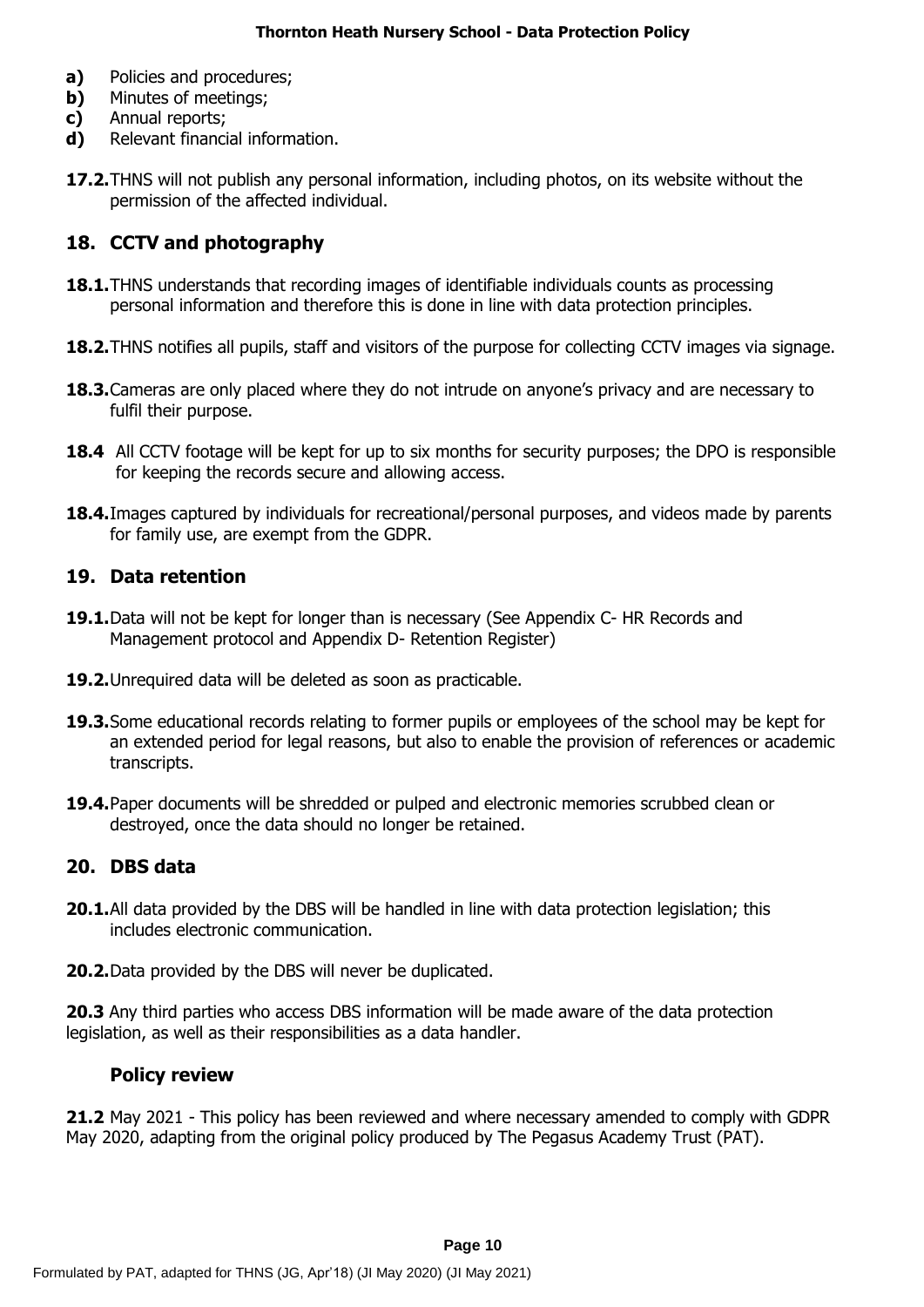### **Appendix A Data Protection Act – Fair Processing Notice**



### **1.0 Introduction**

**1.1** Schools, Local Authorities (LAs), the Department for Education (DfE), the government department which deals with education, the Qualifications and Curriculum Authority (QCA), Ofsted and the Learning and Skills Council (LSC) all process information on pupils in order to run the education system, and in doing so have to comply with the Data Protection Act 1998. This means, among other things, that the data held about pupils must only be used for specific purposes allowed by law. We are therefore writing to tell you about the types of data held, why that data is held, and to whom it may be passed on.

### **2.0 Who may hold information**

- **2.1** Thornton Heath Nursery School (THNS) holds information on pupils in order to support their teaching and learning, to monitor and report on their progress, to provide appropriate pastoral care and to assess how well the school as a whole is doing. This information may include contact details, correspondence concerning children, assessment results, attendance information, characteristics such as ethnicity, special educational needs/ disabilities (SEND), children who speak English as an additional language (EAL), early years pupil premium entitlement (EYPP) and any relevant medical information. From time to time schools are required to pass on some of this data to LAs, the DfE and to agencies, such as QCDA, Ofsted and EFA, which is prescribed by law. When pupils transfer to primary school or other educational establishments, information is passed to them to ensure continuity of practice. SEND information is passed directly to the Inclusion Manager or SENDCo of the new school.
- **2.2** The Local Authority (LA) uses information about pupils to carry out specific functions for which it is responsible, such as the assessment of any special educational needs the pupil may have. It also uses the information to derive statistics to inform decisions on (for example) the funding of schools, and to assess the performance of schools and set targets for them. The statistics are used in such a way that individual pupils cannot be identified from them.
- **2.3 Ofsted** uses information about the progress and performance of pupils to help inspectors evaluate the work of schools, to assist schools in their self-evaluation, and as part of Ofsted's assessment of the effectiveness of education initiatives and policy. Inspection reports do not identify individual pupils.
- **2.4** The **Educational Funding Agency** uses information about pupils for statistical purposes, to evaluate and develop education policy and to monitor the performance of Academies. They carry out a number of compliance and assurance activities on behalf of the Secretary of State, including monitoring funding agreements and admission appeals. The statistics are used in such a way that individual pupils cannot be identified from them. On occasion information may be shared with other Government departments or agencies strictly for statistical or research purposes only.
- **2.5** The **Department for Education** (DfE) uses information about pupils for research and statistical purposes, to inform, influence and improve education policy and to monitor the performance of the education service as a whole. The DfE will feed back to LAs and schools information about their pupils for a variety of purposes that will include data checking exercises, use in self-evaluation analyses and where information is missing because it was not passed on by a former school. The DfE will also provide Ofsted with pupil level data for use in school inspection. Where relevant, pupil information may also be shared with post 16 learning institutions to minimise the administrative burden on application for a course and to aid the preparation of learning plans.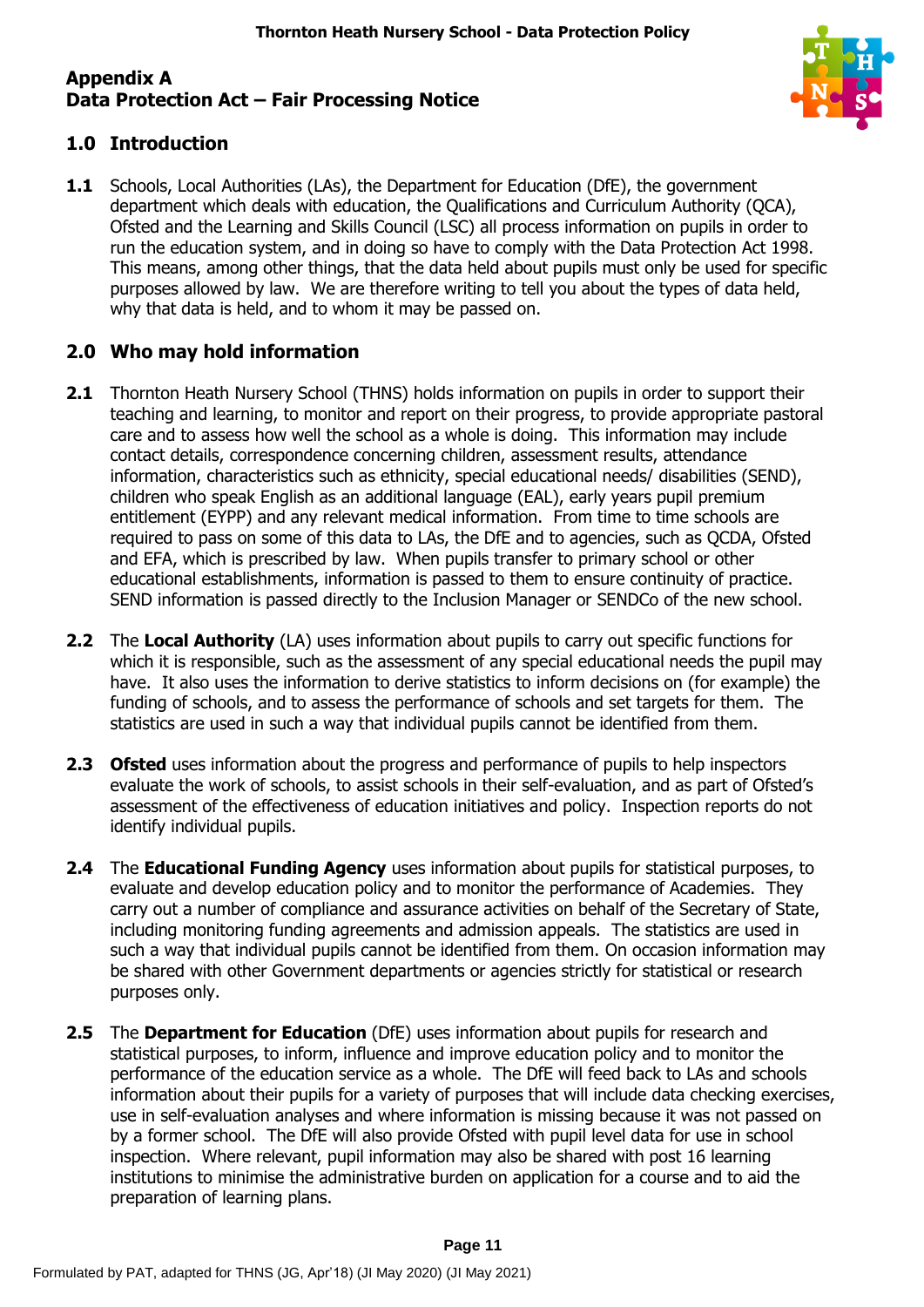- **2.6** Pupil information may be matched with other data sources that the Department holds in order to model and monitor pupils' educational progression; and to provide comprehensive information back to LAs and learning institutions to support their day to day business. The DfE may also use contact details from these sources to obtain samples for statistical surveys: these surveys may be carried out by research agencies working under contract to the Department and participation in such surveys is usually voluntary. The Department may also match data from these sources to data obtained from statistical surveys.
- **2.7** Pupil data may also be shared with other Government Departments and Agencies (including the Office for National Statistics) for statistical or research purposes only. In all these cases the matching will require that individualised data is used in the processing operation, but that data will not be processed in such a way that it supports measures or decisions relating to particular individuals or identifies individuals in any results. This data sharing will be approved and controlled by the Department's Chief Statistician.
- **2.8** The DfE may also disclose individual pupil information to independent researchers into the educational achievements of pupils who have a legitimate need for it for their research, but each case will be determined on its merits and subject to the approval of the Department's Chief Statistician.

## **3.0 Rights of access**

- **3.1** Pupils, as data subjects, have certain rights under the Data Protection Act, including a general right of access to personal data held on them, with parents exercising this right on their behalf if they are too young to do so themselves. If you wish to access the personal data held about your child, then please contact the relevant organisation in writing:
- **a)** your child's school at the address shown on our website [www.thns.org](http://www.thns.org/)
- **b)** the LA's Data Protection Officer at the Education Department, Bernard Wetherill House, 8 Mint Walk, Croydon CR0 1EA;
- **c)** the QCDA's Data Protection Officer at ; QCDA, 53- 55 Butts Road, Earlsdon Park, Coventry CB1 3BH
- **d)** Ofsted's Data Protection Officer at Alexandra House, 33 Kingsway, London WC2B 6SE;
- **e)** EFA's Data Protection Officer at Sanctuary Buildings, 20 Great Smith Street, London, SW1P 3BT
- **f)** the DfE's Data Protection Officer at DfES, Caxton House, Tothill Street, London, SW1H 9NA.
- **3.2** In order to fulfil their responsibilities under the Act the organisation may, before responding to this request, seek proof of the requestor's identity and any further information required to locate the information requested.
- **3.3** Separately from the Data Protection Act, regulations provide a pupil's parent (regardless of the age of the pupil) with the right to view, or to have a copy of, their child's educational record at the school. If you wish to exercise this right you should write to the school.

# **4.0 Croydon Child Index**

- **4.1** As part of the legal requirements to safeguard and promote the well being of children, the London Borough of Croydon (Social Services and Education departments) and Croydon Primary Care NHS trust have established a Child Index. There are three main reasons why we are introducing the Child Index:
- **a)** To help practitioners identify quickly a child with whom they have contact, and whether that child is getting the universal services (education, primary health care) to which he or she is entitled;
- **b)** To enable earlier identification of needs and more effective action to address them by providing a means for practitioners to identify who else is involved with a child;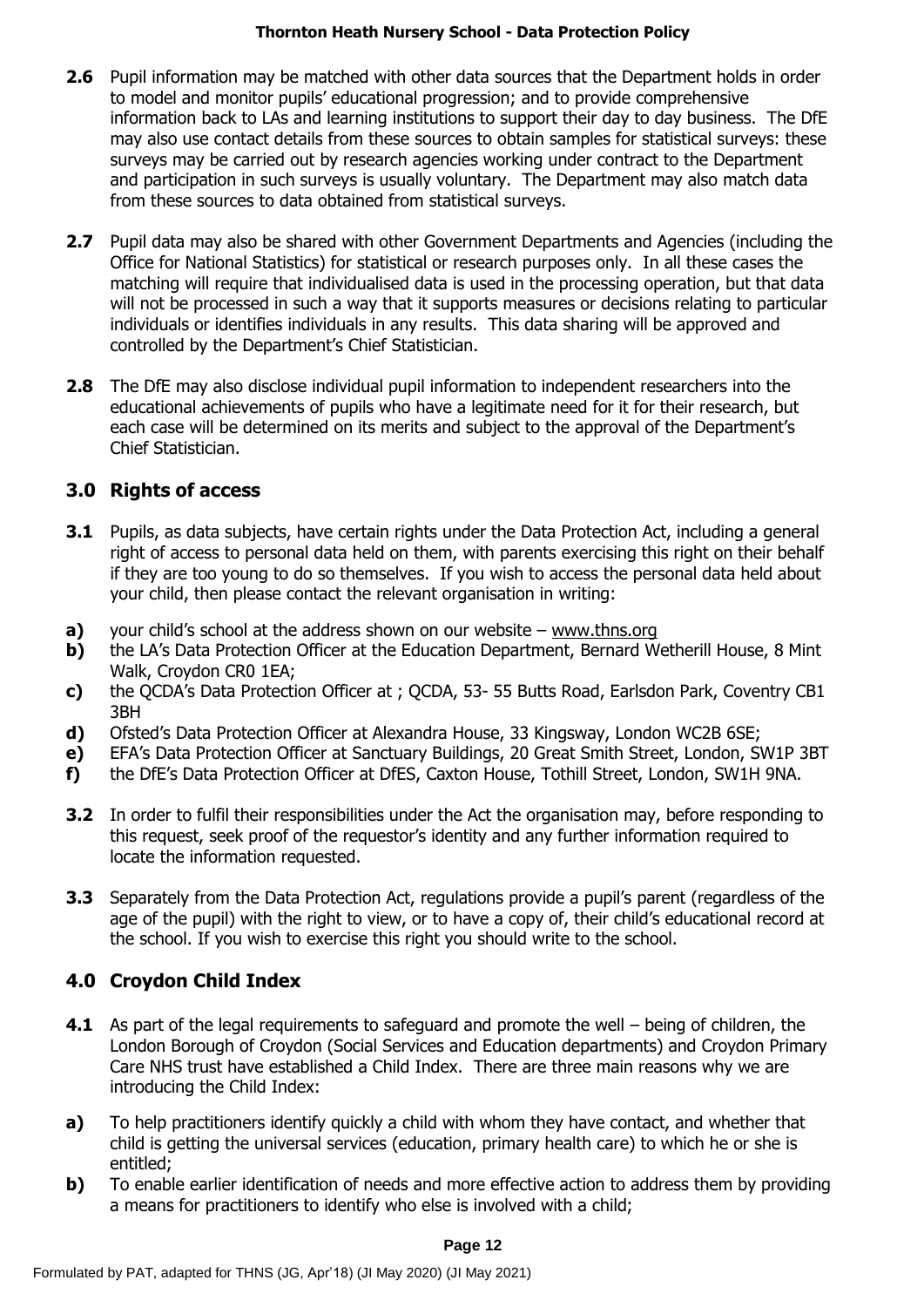- **c)** To encourage better communication and closer working between different professionals and practitioners.
- **4.2** The Child Index brings together basic information from Education, Social Services and the Primary Care Trust records. This will include:
- a) Name;
- b) Date of birth;
- c) Gender;
- d) Address;
- e) Registered GP;
- f) Health Visitor or School Nurse;
- g) School attended.
- **4.3** The Index also holds details of previous names and addresses where appropriate. Where a child or young person is receiving additional help the Index may hold contact details for the practitioner or team involved. The Child Index will not hold any information about the child's family circumstances, individual difficulties or the reasons for any additional help.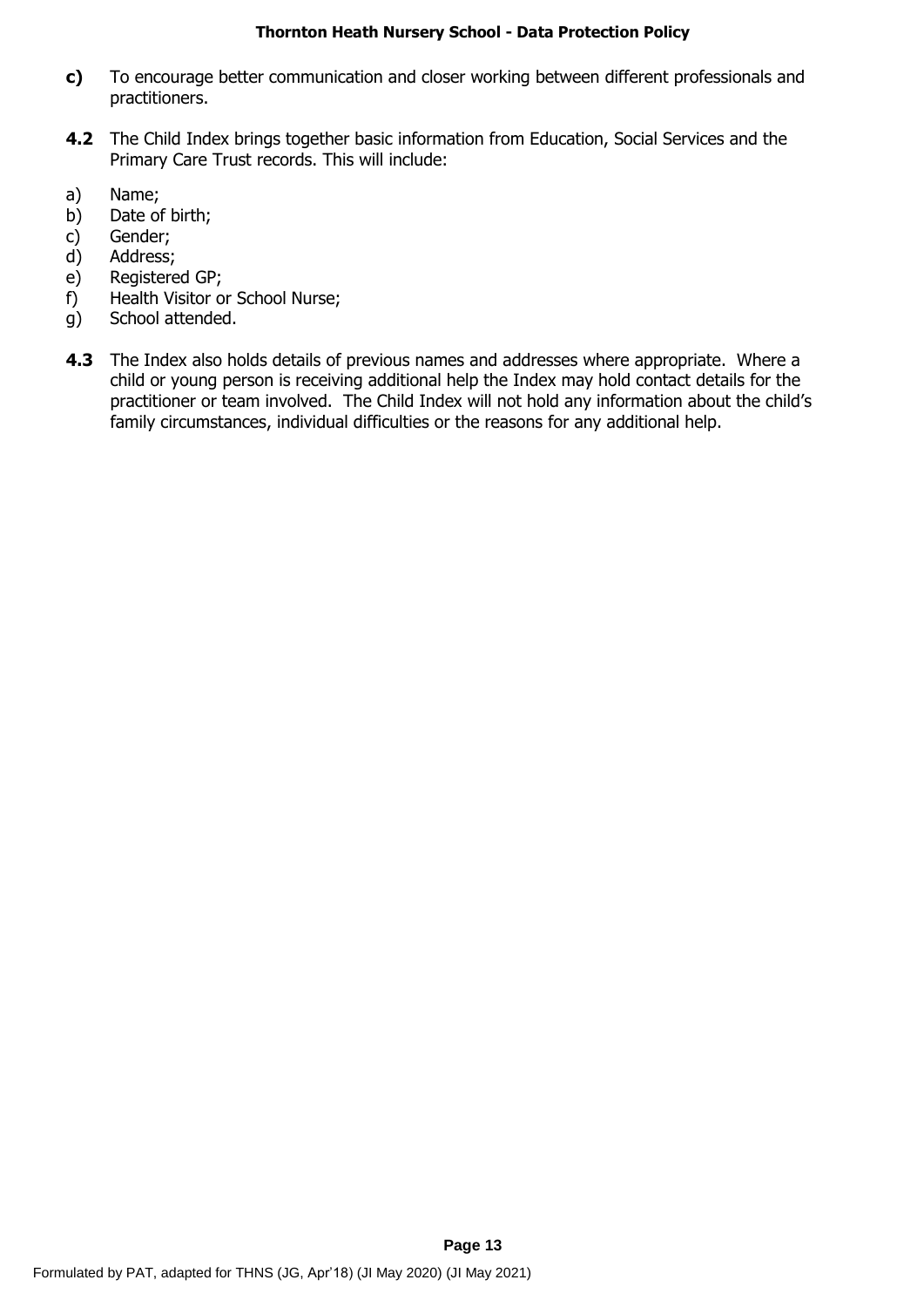## **Appendix B Thornton Heath Nursery School Privacy Notice (THNS)**



### **Data Protection Act 1998 and GDPR May 2018**

The Pegasus Academy Trust are the Data Controller for the purposes of the Data Protection Act.

We collect and hold personal information relating to our pupils and may also receive information about them from their previous school, local authority and/or the Department for Education (DfE). We use this personal data to:

- support our pupils' learning;
	- monitor and report on their progress;
	- provide appropriate pastoral care;
	- claim early years funding (universal or extended hours) for your child;
	- claim early years pupil premium or inclusion funding;
	- Comply with the law regarding data sharing;
	- Support or improve educational provision;
	- Ensure no children are missing education;
	- Support the primary and in year admissions process;
	- Safeguard children;
	- assess the quality of our services;
	- Improve the education and services we provide.

This information includes contact details, assessment results, attendance information, characteristics such as ethnic group, languages spoken, special educational needs/ disabilities and any relevant medical information.

We will not give information about you to anyone outside the school without your consent unless the law and our policies permit it. We are required by law to pass some of your information to the Local Authority (LA) and the Department for Education (DFE). DfE may also share pupil level personal data that we supply to them, with third parties. This will only take place where legislation allows it to do so and it is in compliance with the Data Protection Act 1998 and GDPR 2018.

Decisions on whether DfE releases this personal data to third parties are subject to a robust approval process and are based on a detailed assessment of who is requesting the data, the purpose for which it is required, the level and sensitivity of data requested and the arrangements in place to store and handle the data. To be granted access to pupil level data, requestors must comply with strict terms and conditions covering the confidentiality and handling of data, security arrangements and retention and use of the data. For more information on how this sharing process works, please visit:<https://www.gov.uk/guidance/national-pupil-database-apply-for-a-data-extract>

School data is also used to support the Croydon Child Index and Children in Need Census (for further information telephone 020 8726 6000 ext 63584/61646). If you want to see a copy of the information, we hold and share about you then please contact us in writing, FAO The Data Protection Officer.

For information on which third party organisations (and for which project) pupil level data has been provided to, please visit: [https://www.gov.uk/government/publications/national-pupil-database](https://www.gov.uk/government/publications/national-pupil-database-requests-received)[requests-received.](https://www.gov.uk/government/publications/national-pupil-database-requests-received) If you need more information about how our local authority and/or DfE collect and use your information, please visit:

- our local authority at [https://www.croydon.gov.uk/democracy/data-protection-freedom](https://www.croydon.gov.uk/democracy/data-protection-freedom-information/)[information/,](https://www.croydon.gov.uk/democracy/data-protection-freedom-information/) email [EducationDataQuality@croydon.gov.uk](mailto:EducationDataQuality@croydon.gov.uk) or call 02087266000 ext 64072
- the DfE website at [https://www.gov.uk/data-protection-how-we-collect-and-share-research](https://www.gov.uk/data-protection-how-we-collect-and-share-research-data)[data](https://www.gov.uk/data-protection-how-we-collect-and-share-research-data) or call 0370 000 2288

### **I have read and understood the Thornton Heath Nursery School privacy notice.**

**\_\_\_\_\_\_\_\_\_\_\_\_\_\_\_\_\_\_\_\_\_\_\_\_\_\_\_\_\_\_\_\_\_\_\_\_\_\_\_\_\_\_\_\_ Signed \_\_\_\_\_\_\_\_\_\_\_\_\_\_\_\_\_\_\_\_\_\_\_\_\_\_\_\_\_\_\_\_\_\_\_\_\_\_\_\_\_\_\_\_ Print name**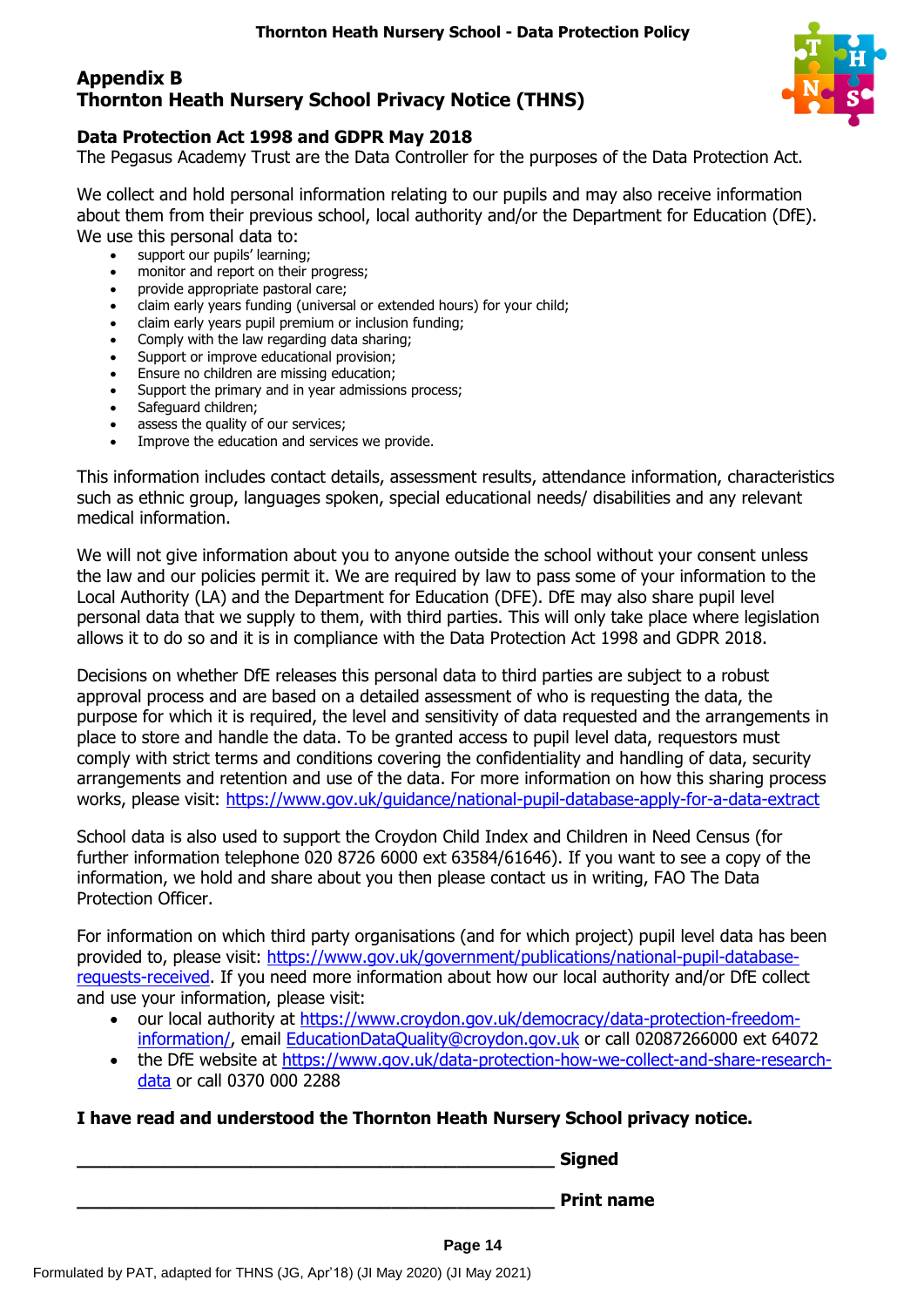### **Appendix C Thornton Heath Nursery School Privacy Notice (workforce)**



### **Data Protection Act 1998 and GDPR May 2018**

The Pegasus Academy Trust are the Data Controller for the purposes of the Data Protection Act.

We collect and hold personal information relating to those employed to teach, or otherwise engaged to work, at our school or at the local authority. We may also receive information about workforce from their previous employers, DBS, local authority and/or the Department for Education (DfE).

The categories of school information that we process include:

- personal information (such as name, employee or teacher number, national insurance number);
- payroll information;
- relevant medical and emergency contact information;
- characteristics information (such as gender, age, ethnic group);
- contract information (such as start date, hours worked, post, roles and salary information);
- work absence information (such as number of absences and reasons);
- qualifications (and, where relevant, subjects taught).

We use workforce data to:

- a) enable the development of a comprehensive picture of the workforce and how it is deployed;
- b) maintain the health and safety of the workforce;
- c) inform the development of recruitment and retention policies;
- d) enable individuals to be paid.

#### **Collecting workforce data**

We collect personal information via staff contract forms, staff information sheets and application forms. Workforce data is essential for the school's / local authority's operational use. Whilst the majority of personal information you provide to us is mandatory, some of it is requested on a voluntary basis. In order to comply with GDPR, we will inform you at the point of collection, whether you are required to provide certain information to us or if you have a choice in this.

#### **Storing workforce information**

We hold data securely for the set amount of time shown in our data retention schedule. For more information please refer to our Data Protection Policy. Workforce data is stored in a locked cupboard with restricted access, or on SIMS or the school network with restricted access.

#### **Who we share workforce information with and why**

We do not share information about our workforce members with anyone without consent unless the law and our policies allow us to do so. We routinely share this information with:

- Local Authority we are required to share information about our workforce members with our local authority (LA) under section 5 of the Education (Supply of Information about the School Workforce) (England) Regulations 2007 and amendments.
- Department for Education (DfE) The Department for Education (DfE) collects personal data from educational settings and local authorities via various statutory data collections. We are required to share information about our children and young people with the Department for Education (DfE) for the purpose of those data collections, under:
- School workforce census We are required to share information about our school employees with the Department for Education (DfE) under section 5 of the Education (Supply of Information about the School Workforce) (England) Regulations 2007 and amendments. All data is transferred securely and held by DfE under a combination of software and hardware controls which meet the current [government security policy framework.](https://www.gov.uk/government/publications/security-policy-framework) For more information, please see 'How Government uses your data' section.

#### **How Government uses your data**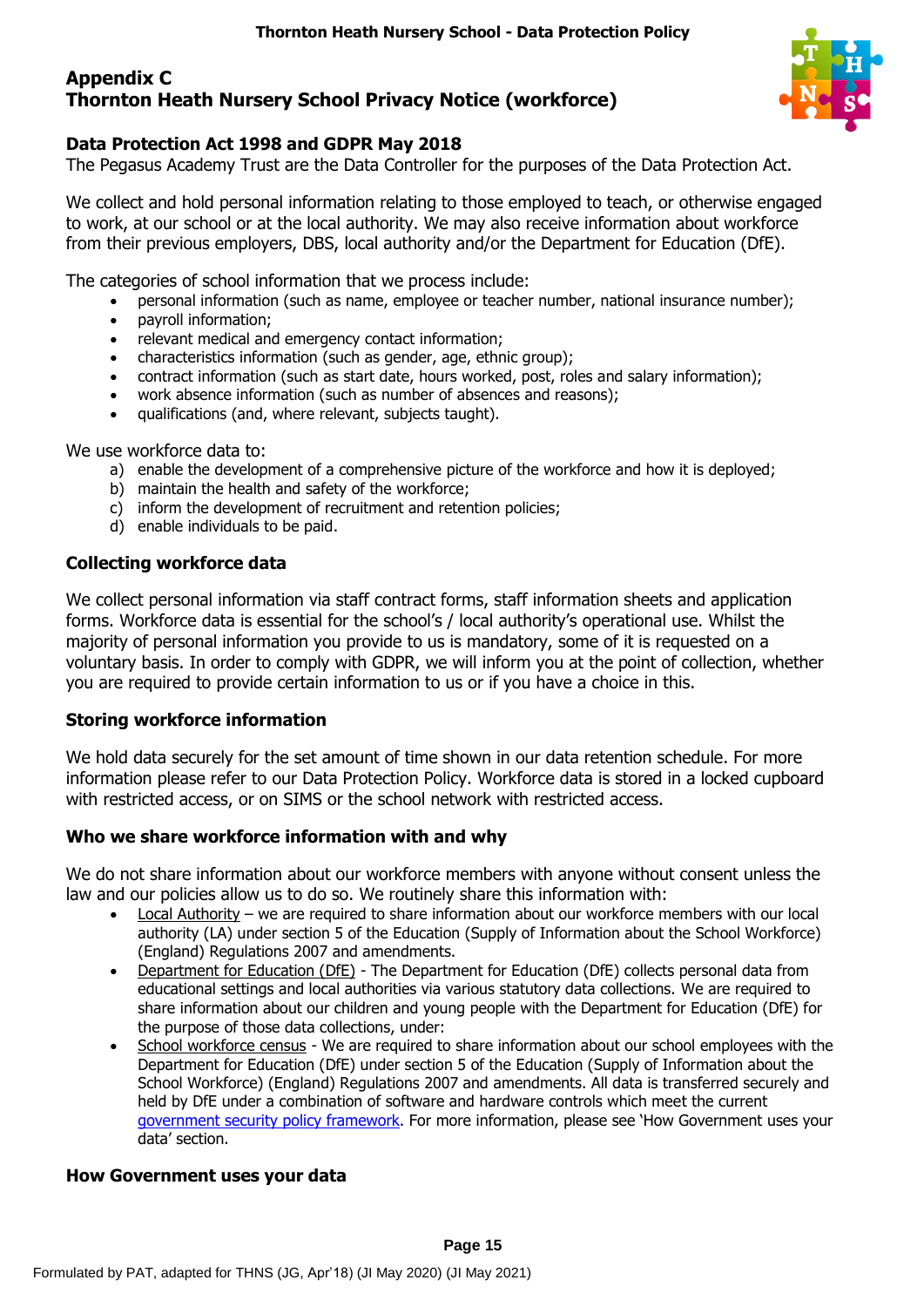The workforce data that we lawfully share with the DfE through data collections:

- informs departmental policy on pay and the monitoring of the effectiveness and diversity of the school workforce;
- links to school funding and expenditure;
- supports 'longer term' research and monitoring of educational policy.

### **Data collection requirements**

To find out more about the data collection requirements placed on us by the Department for Education including the data that we share with them, go to [https://www.gov.uk/education/data](https://www.gov.uk/education/data-collection-and-censuses-for-schools)[collection-and-censuses-for-schools.](https://www.gov.uk/education/data-collection-and-censuses-for-schools)

### **Sharing by the Department**

The department may share information about school employees with third parties who promote the education or well-being of children or the effective deployment of school staff in England by:

- conducting research or analysis;
- producing statistics;
- providing information, advice or guidance.

The Department has robust processes in place to ensure that the confidentiality of personal data is maintained and there are stringent controls in place regarding access to it and its use. Decisions on whether DfE releases personal data to third parties are subject to a strict approval process and based on a detailed assessment of:

- who is requesting the data;
- the purpose for which it is required;
- the level and sensitivity of data requested; and
- the arrangements in place to securely store and handle the data.

To be granted access to school workforce information, organisations must comply with its strict terms and conditions covering the confidentiality and handling of the data, security arrangements and retention and use of the data. To contact the department:<https://www.gov.uk/contact-dfe>

#### **Requesting access to your personal data**

Under data protection legislation, you have the right to request access to information about you that we hold. If you want to see a copy of the information, we hold and share about you then please contact us in writing, FAO The Data Protection Officer. You also have the right to:

- object to processing of personal data that is likely to cause, or is causing, damage or distress;
- prevent processing for the purpose of direct marketing;
- object to decisions being taken by automated means;
- in certain circumstances, have inaccurate personal data rectified, blocked, erased or destroyed;
- a right to seek redress, either through the ICO, or through the courts.

If you have a concern about the way we are collecting or using your personal data, we ask that you raise your concern with us in the first instance. Alternatively, you can contact the Information Commissioner's Office at <https://ico.org.uk/concerns/>

### **Contact**

If you want to see a copy of the information, we hold and share about you then please contact us in writing, FAO The Data Protection Officer.

### **I have read and understood the Thornton Heath Nursery School privacy notice (workforce).**

**\_\_\_\_\_\_\_\_\_\_\_\_\_\_\_\_\_\_\_\_\_\_\_\_\_\_\_\_\_\_\_\_\_\_\_\_\_\_ Signed**

**Print name and Date**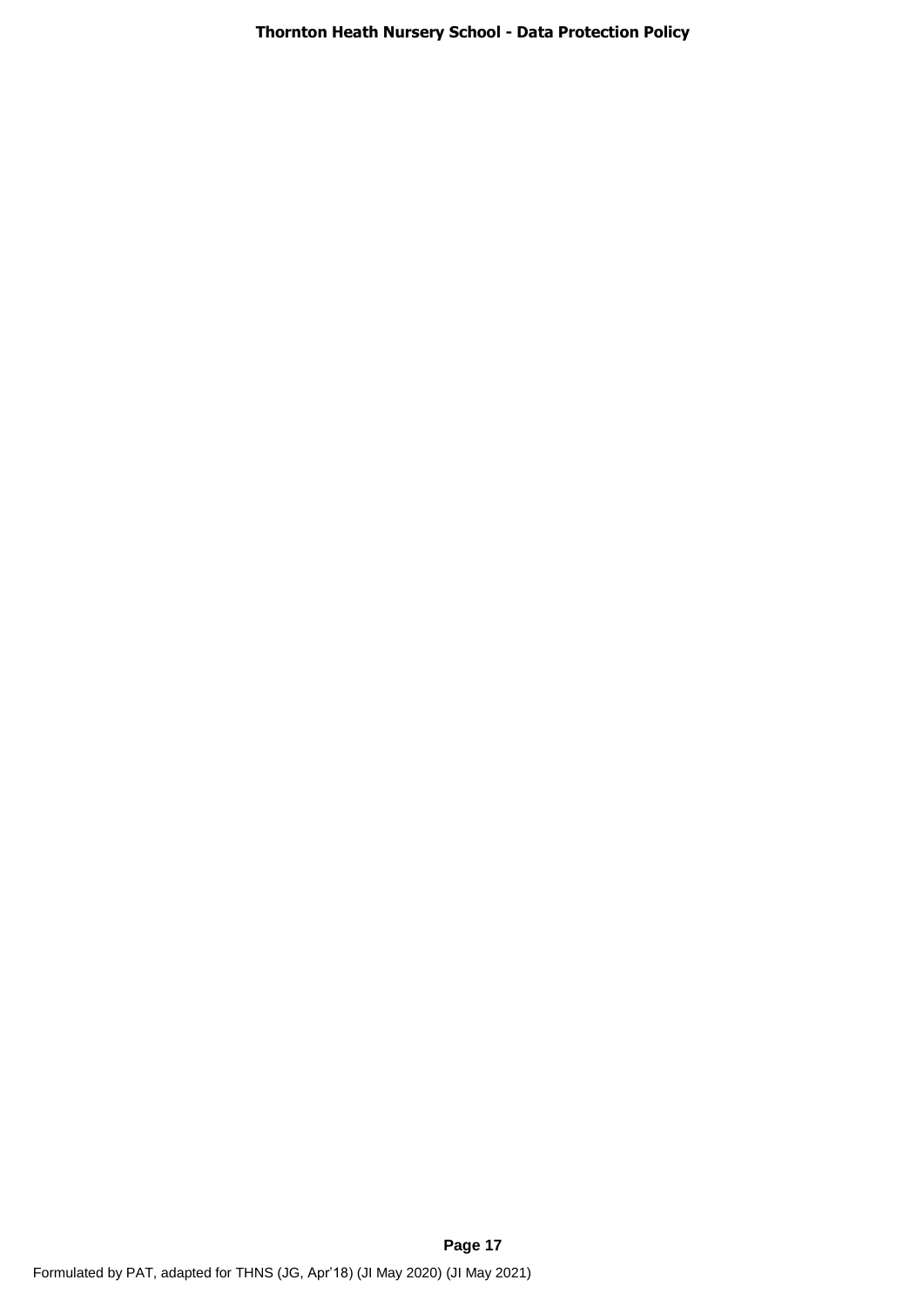# **Appendix D HR Records Management Protocol**



## **1. Introduction**

- **1.1** It is important to maintain effective systems for storing HR data, to ensure compliance with the myriad of relevant legislation and to support both sound HR administration and broader HR strategy.
- **1.2** Records may be hard or soft copy documents (paper files, databases, spread sheets, word processing packages, etc.) and may consist of letters, memos, emails, reports, minutes, personal records or tables of information. They may also be held in the form of tape recordings, videos, cds, microfiche or more advanced media.
- **1.3** The Data Protection Act 1998 applies to most HR records. The Act stipulates that data must not be kept any longer than is necessary for a particular purpose. Employees have the right to access their own records and we are obliged to ensure that data kept is accurate. Before releasing any of that data to a third party, we must seek the permission of the individual concerned.
- **1.4** There is a large and complex regulatory regime which impacts on the retention of records. Our protocol on each of these areas is as follows:

| <b>Record type</b>                                                                                                                                                                                                                                                                                                                                                                                                                                                                                                                     | <b>Retention Period</b>                                                                                                                                                                                                     | <b>Reason</b>                                                                                     |
|----------------------------------------------------------------------------------------------------------------------------------------------------------------------------------------------------------------------------------------------------------------------------------------------------------------------------------------------------------------------------------------------------------------------------------------------------------------------------------------------------------------------------------------|-----------------------------------------------------------------------------------------------------------------------------------------------------------------------------------------------------------------------------|---------------------------------------------------------------------------------------------------|
| <b>Recruitment:</b><br>Advertisement, job description (JD),<br>application form, references,<br>interview notes, medical clearance,<br>DBS record number, ID, contract,<br>required qualifications to work,<br>permission to work in the UK, etc.                                                                                                                                                                                                                                                                                      |                                                                                                                                                                                                                             | Limitation Act 1980,<br>for audit purposes and to<br>allow for time limits for<br>bringing claims |
| for unsuccessful candidates:                                                                                                                                                                                                                                                                                                                                                                                                                                                                                                           | 1 year after recruitment process<br>ended                                                                                                                                                                                   |                                                                                                   |
| for successful candidates:                                                                                                                                                                                                                                                                                                                                                                                                                                                                                                             | Duration of employment plus 6<br>years (paper records shredded 3<br>years after departure)                                                                                                                                  |                                                                                                   |
| <b>Employment:</b><br>Induction checklist, offer letter,<br>probation report, pay, enhancements,<br>market supplements, personal info<br>(DOB, address, etc.), internal<br>transfers, secondments etc., OH<br>referrals, absence, lateness,<br>complaints, capability issues,<br>recoverable benefits such as car loan,<br>travel loan, relocation expenses etc.,<br>parental leave agreement,<br>resignation letter, marital status,<br>mortgage/accommodation<br>references, training record, name<br>changes, home address changes, | 6 years after leaving - permanent<br>for Directors and Executive<br>Directors and 15 years for staff<br>working with children or vulnerable<br>people.<br>(Paper records shredded after 3<br>years – electronic thereafter) | Limitation Act 1980.<br>for audit purposes and to<br>allow for time limits for<br>bringing claims |

### **1.5 Table 1 – description of records**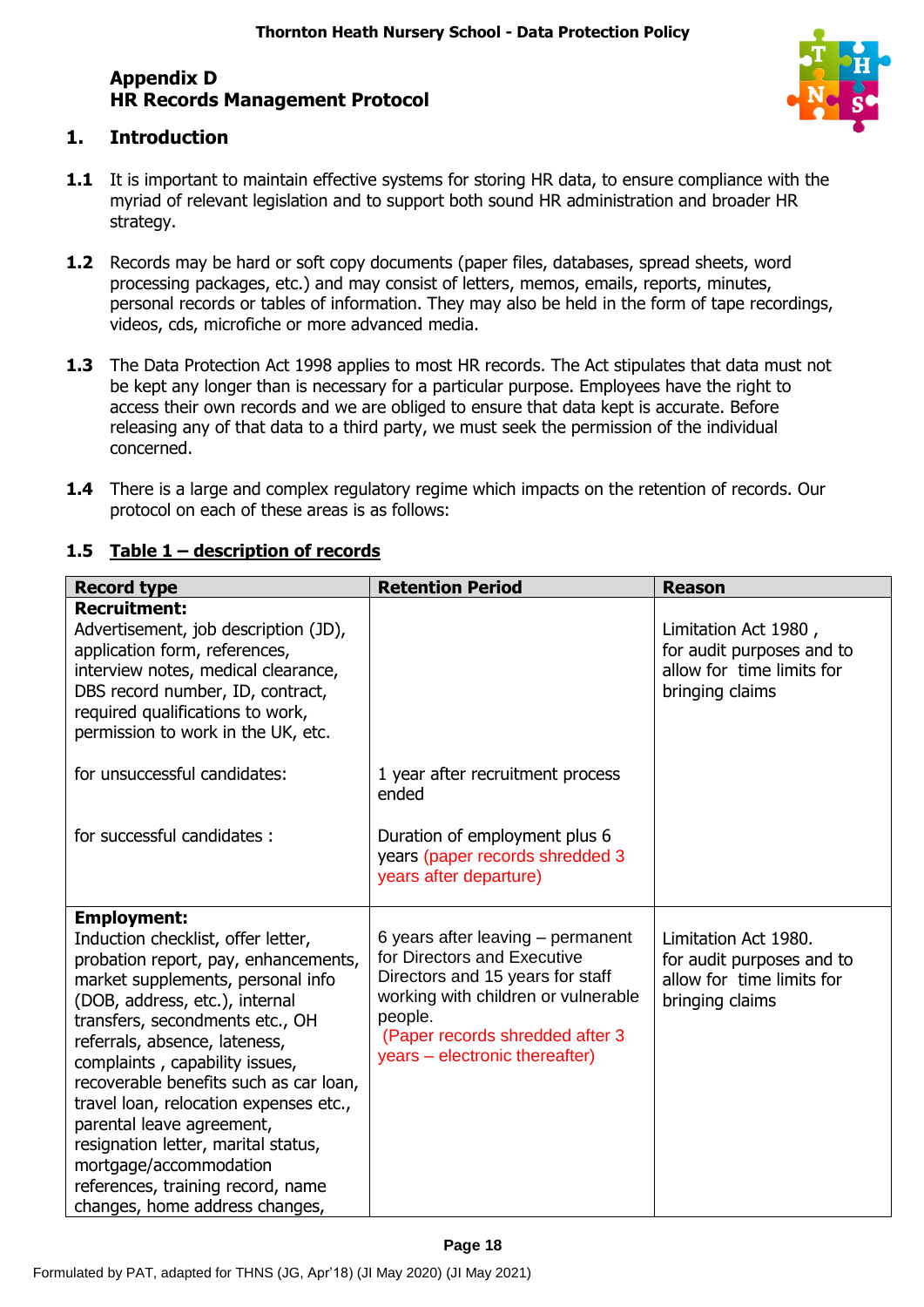| letter to DBS reporting unsuitability to<br>work with children/vulnerable people,<br>management advice, file notes, use<br>of internet/ email acceptance,<br>termination of employment details.<br>requests for references and their<br>responses, dismissal information, exit<br>interview/ questionnaire, job<br>description of last post held, signed<br>code of conduct and use of email and<br>internet policy, staff TUPE<br>transferred, secondment agreement,<br>appraisals, emergency contact,<br>identification and recovery of monies<br>owed to THNS, selection for<br>redundancy |                                                                                                                                                                                |                                            |
|-----------------------------------------------------------------------------------------------------------------------------------------------------------------------------------------------------------------------------------------------------------------------------------------------------------------------------------------------------------------------------------------------------------------------------------------------------------------------------------------------------------------------------------------------------------------------------------------------|--------------------------------------------------------------------------------------------------------------------------------------------------------------------------------|--------------------------------------------|
| <b>Fixed term workers:</b><br>Record of fixed term review meeting<br><b>Outcome letters</b><br>End of fixed term contract<br>Letter making fixed term a<br>permanent position                                                                                                                                                                                                                                                                                                                                                                                                                 | $1$ year<br>1 year<br>Termination of employment $+6$<br>years<br>Termination of employment $+6$<br>years<br>(Paper records shredded after 3)<br>years - electronic thereafter) | Limitation Act 1980                        |
| Legal cases:<br>ET investigations, papers and case<br>files, compliance with statutory<br>requests from HMRC, Benefits Agency,<br>other authorities/agencies.                                                                                                                                                                                                                                                                                                                                                                                                                                 | Closure of case $+6$ years,<br>regardless of outcome<br>Paper copies always kept for full 6<br>years                                                                           | Limitation Act 1980                        |
| <b>Equalities Monitoring:</b><br>Personal profile/ monitoring<br>information                                                                                                                                                                                                                                                                                                                                                                                                                                                                                                                  | 6 years after leaving                                                                                                                                                          | Equality Act 2010                          |
| Medical / Health and safety<br>records:<br>Accident/injury reports, RIDDOR<br>form, risk assessments, industrial<br>injury form, ill health retirement letter                                                                                                                                                                                                                                                                                                                                                                                                                                 | 40 years from date of last entry                                                                                                                                               | COSHH, RIDDOR CAW, CLW,<br><b>IRR Regs</b> |
| <b>Maternity:</b><br>MATB1 form, application for<br>maternity leave, parental leave,<br>paternity leave, adoption leave                                                                                                                                                                                                                                                                                                                                                                                                                                                                       | 3 years after the end of the tax<br>year the maternity leave ends $-$<br>remove after 6 years along with<br>rest of file<br>Paper copies shredded after 3<br>years             | <b>SMP Regs</b>                            |
| <b>Sickness:</b><br>Paid and unpaid sickness absence<br>and pay record, doctors' certificates,<br>self-certificates and fit notes                                                                                                                                                                                                                                                                                                                                                                                                                                                             | 3 years after the end of the tax<br>year to which sickness records<br>relate (certificates and fit notes<br>held by manager, not HR)                                           | <b>SSPay Regs</b>                          |
| <b>National minimum wage records:</b><br>Pay history, termination pay,<br>redundancy pay, notice pay,<br>outstanding holiday pay<br><b>Working time records:</b>                                                                                                                                                                                                                                                                                                                                                                                                                              | 3 years after the end of the period<br>the records cover                                                                                                                       | <b>NMWA 1998</b>                           |
|                                                                                                                                                                                                                                                                                                                                                                                                                                                                                                                                                                                               |                                                                                                                                                                                |                                            |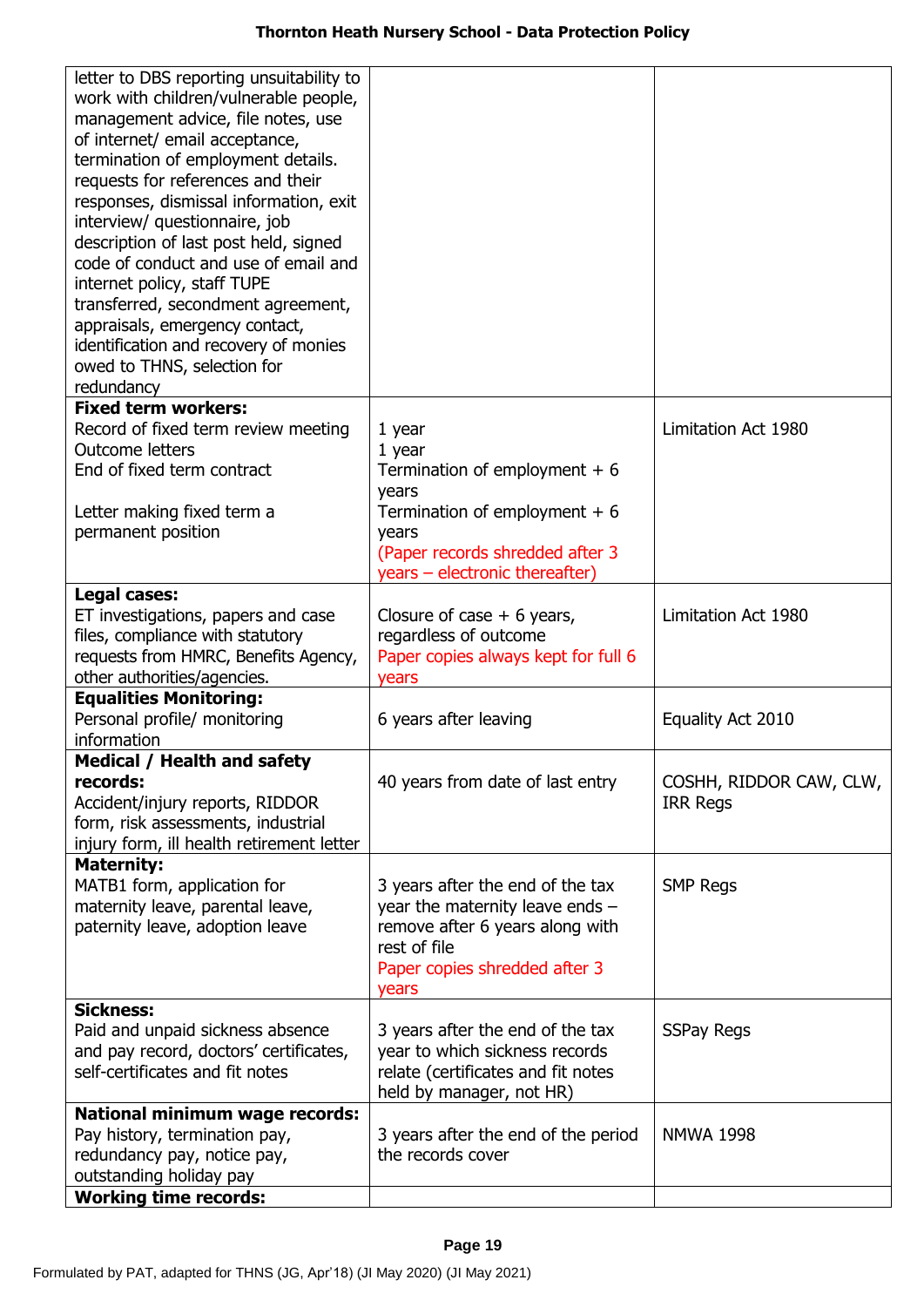|      | Opt out agreement, flexible working                   | 2 years from date they were made   | <b>WT Regs</b>       |
|------|-------------------------------------------------------|------------------------------------|----------------------|
|      | arrangement, hours worked                             |                                    |                      |
| Pay: |                                                       |                                    |                      |
| Inc. |                                                       | Termination $+6$ years             | Taxes Management Act |
|      |                                                       | Paper copies shredded after 3      | 1970                 |
|      |                                                       | vears                              |                      |
|      | <b>Disciplinary documentation:</b>                    | Paper original copies are always   |                      |
| a)   | Investigation and hearing                             | kept                               | Limitation Act 1980  |
|      | records related to protection of                      | 15 years after case closed         |                      |
|      | children and vulnerable people                        |                                    |                      |
| b)   | Investigation records relating to                     | 6 years after case closed          |                      |
|      | bullying and Harassment                               |                                    |                      |
| C)   | Records where investigation                           | 6 months after case closed         |                      |
|      | concludes no further action                           |                                    |                      |
|      | necessary                                             |                                    |                      |
| d)   | Record where charges are                              | 6 months after case closed         |                      |
|      | dismissed at the hearing stage                        |                                    |                      |
| e)   | Records where matter reaches                          | 2 years after case closed          |                      |
|      | the hearing stage and at least                        |                                    |                      |
| f)   | one allegation is upheld<br>Warning and /or dismissal | 15 years after end of employment   |                      |
|      | letters relating to protection of                     |                                    |                      |
|      | children and vulnerable people                        |                                    |                      |
| g)   | Other warning or dismissal                            | 6 years after warning expires      |                      |
|      | letters                                               | unless concern continues, in which |                      |
|      |                                                       | case until case is closed          |                      |
|      |                                                       |                                    |                      |

### **2. Access, Storage, Format and Destruction Methods**

- **2.1** Subject to certain exceptions, employees have the right to access their records and we are obliged to ensure that data is accurate. Before releasing such data to a third party, we must seek permission from the individual concerned.
- **2.2** If employment contracts, accident records or other HR records are needed for the purposes of legal action, copies of original documents must be made available if possible (in accordance with Table 1 above), or we have to be able to explain what happened to them, backed up by a 'statement of truth'.
- **2.3** When we no longer need to keep certain data, its destruction must take place securely (shredding, for example).
- **2.4** Further special provisions may arise which affect the retention of or access to data, e.g:
- **a)** In the context of criminal law, the Anti-Terrorism, Crime and Security Act 2001 provides a lengthy code of practice for voluntary retention of communications data;
- **b)** To provide security services with a reliable log of phone calls, telecoms companies must keep telephone call logs for a year. Internet service providers must retain comms data for a year;
- **c)** In the field of immigration, the UK Borders Act 2007 and the Immigration, Asylum and Nationality Act 2006 may enable access to HR records in certain circumstances.